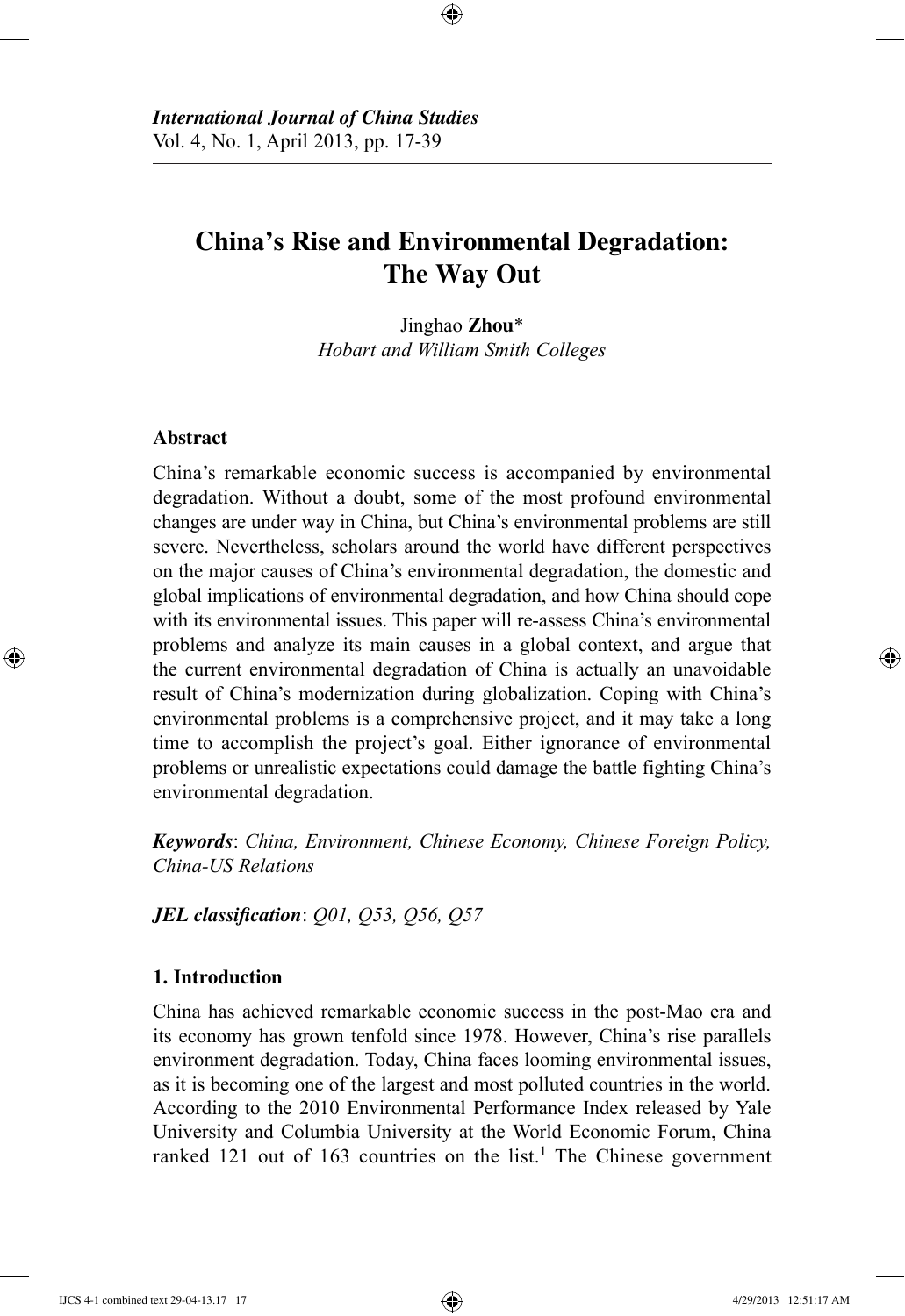realized the serious consequences of the environmental degradation and has launched a campaign on environmental protection. Some of the most profound environmental changes are under way in China, but its environmental problems are still severe. The dominant viewpoint in Western societies suggests that China economic growth has damaged the distribution of the earth's natural resources and energy and threatens the global economy and environment. They warn that the rest of the world cannot ignore China's environmental degradation, because, ultimately, the whole world is affected by many of the devastating catastrophes originating in China.2 To push the Chinese government to do more in improving China's environment, the U.S. Embassy in China has set up a monitoring point on the embassy roof in 2009 and posts hourly air-quality data on its popular Twitter feed. However, a senior Chinese official demanded in May 2012 that foreign embassies stop issuing air pollution readings, saying it was against the law and diplomatic conventions.3 This reflects the many differences between China and the Western societies on some critical issues: Do China's environmental problems threaten the international society? Is it possible for China to avoid environmental degradation while it is on rise during globalization? What are the main causes of China's environmental problems? Will China be able to solve its environmental problems in a short period of time? This paper will re-assess China's environmental problems and analyze their main causes in a global context, and argue that the current environmental degradation in China is actually an unavoidable result of China's modernization during globalization. Coping with China's environmental problems is a comprehensive project, and it may take a long time to accomplish the project's goal.

⊕

#### **2. Environmental Degradation in China**

Today, China is facing almost all of the world's ecological challenges: climate change, desertification, deforestation, declining water resources, acid rain, soil erosion, air and water pollution, and biodiversity loss, etc. Pollution is the basic problem amid all other environmental problems. The pollutants are broadly divided into seven types, including contaminated water, polluted air, solid waste, radioactive substances, noise, soil pollution and others.

Polluted air is one of the most serious environmental problems affecting the daily life of the Chinese people. Polluted air is everywhere in China. It is especially severe in metropolitan areas. Sixteen of the world's twenty most polluted cities are in China. According to a scientific report, "the air quality of nearly 70 per cent of urban areas [does] not meet the country's national ambient air quality standards (NAAQS)" and "nearly 75 per cent of urban residents [are] regularly exposed to air considered unsuitable for inhabited areas."4 Ordinary Chinese are starting to miss blue skies, clean rivers, green

IJCS 4-1 combined text 29-04-13.18 18 4/29/2013 12:51:17 AM

⊕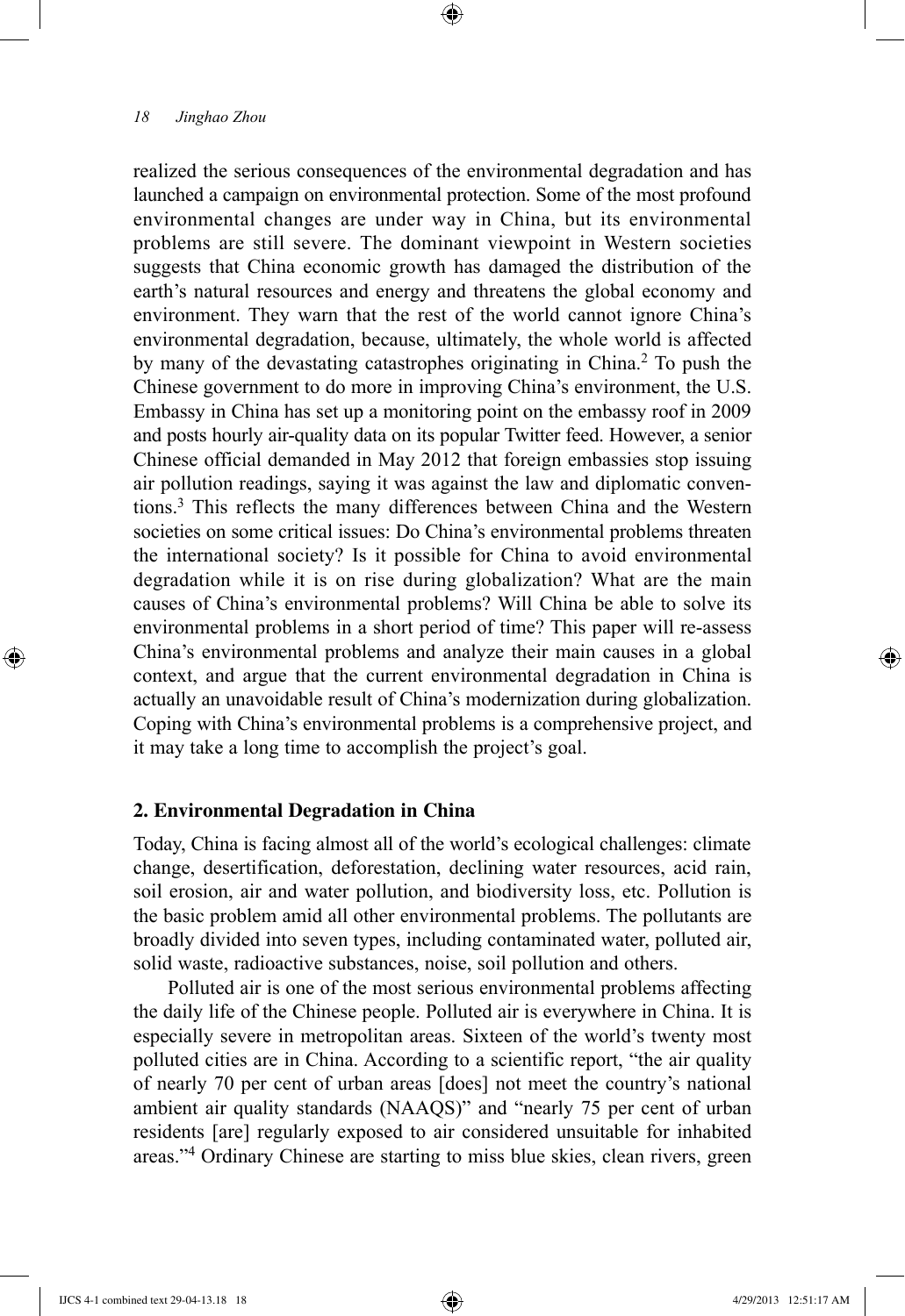forests, and birds.<sup>5</sup> Air pollution is grave in some heavily industrialized cities. Air pollution is "in every major northern city and many urban areas in the south are exposed to air pollution levels that are three to seven times higher than World Health Organization guidelines."6

⊕

China supports 22 per cent of the world's population with only 8 per cent of the world's water. Although China ranks fifth of all nations in water resources on a per capita basis, China's water supply is 25 per cent below the global average, and it has only one-fifth as much water per capita as the United States.7 As south China is relatively wet, the water supply problem is most acute around big cities in northern China, where precipitation levels are lower than in the south. The shortage of water has resulted in a lack of drinking water, especially in metropolitan areas. According to a survey of more than 600 Chinese cities, two-thirds of them had inadequate water supplies, while one of every six experienced severe water shortages.<sup>8</sup> As incomes continue to increase and more Chinese people move from older housing into homes with modern plumbing, the amount of domestic wastewater has drastically increased.

Recent studies suggest industrial pollution contributes more to China's water shortages than was previously assumed.<sup>9</sup> More lakes suffer from sedimentation and diminishing water surfaces as a result of physical and human factors.<sup>10</sup> About 70 per cent of China's lakes and rivers were polluted to some degree. In a survey taken in 2004, it was found that 28 per cent of 412 monitored areas of seven major rivers in China were rated of no practical use.11 Between 2001 and 2005, about 5 per cent of Chinese wells contained more than 50 micrograms per liter of arsenic, which affected 582,769 people.12 Seventy-five per cent of surface water flowing through urban areas of China is not suitable for drinking, and 90 per cent of urban ground water is contaminated. Nearly 500 million people lack access to safe drinking water.<sup>13</sup> Chinese officials have acknowledged that 300 million people drink contaminated water on a daily basis, and of these, 190 million people drink water that is so contaminated, and it makes them sick. Water pollution is more serious in east China than in northwest China. The Yangtze River and Yellow River provide drinking water for tens of millions of Chinese people, but more than 10,500 chemical companies are located along their banks. Any single accident could lead to disastrous consequences.<sup>14</sup> The harbours of the Yangtze River and the Yellow River are already listed as dead zones by the United Nations—low oxygenated areas and de-oxygenated zones in which fish and shrimp cannot survive, and even sea plants cannot grow.

China's ocean has also become polluted. China's coastline extends 18,400 kilometers and abuts four seas: the Bo Hai, the Yellow Sea, the East China Sea, and the South China Sea. In 2006, China's seas generated \$270 billion GDP, but the booming economy has increased the degradation of the ocean.

⊕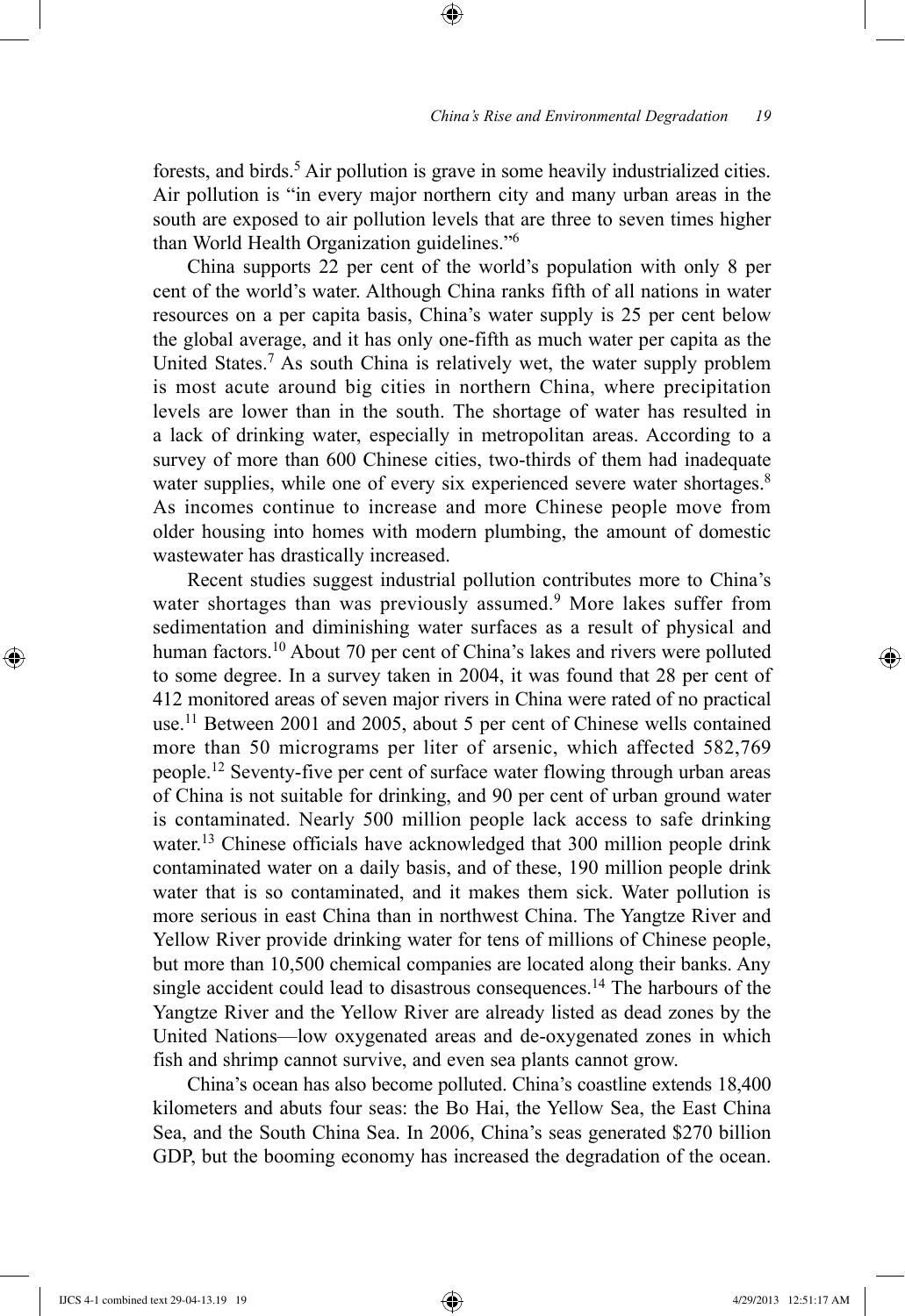Untreated sewage is being dumped into surrounding estuaries, creating a surplus of red phytoplankton. Red tides are becoming a common occurrence in China, killing off marine life and adversely affecting the surrounding coastal communities. The ocean pollution comes from industries, agriculture, domestic sewage, oil and gas exploration, and fish farming.15 Consequently, polluted oceans make seafood unsafe to eat and damage the local ocean industry as well.

⊕

Lands in China are also polluted. About 1.03 million square kilometers of land are degraded by soil erosion. Land erosion in certain areas, such as the Yunnan, Guizhou, Jiangxi and Hubei provinces, has ranged between 40 per cent and 70 per cent of the cultivated area.16 China has one of the most serious soil erosion problems in the world, and this immediately raises food security concerns. Land erosion directly results in arable land shrinking. China has 22 per cent of the global population, but just 7 per cent of the world's arable land. China loses up to 5 billion tons of soil due to erosion every year. The nutrients lost are the equivalent of 40 million tons of fertilizer, which in turn equals the amount of chemical fertilizer used annually by Chinese agriculture. About 40 million *mu* of cultivated land has been destroyed by erosion since 1949. This clearly represents a huge loss to Chinese agriculture. The Ministry of Land and Resources predicts that grain-producing land will decline by 0.18 per cent annually. China will have to import 300 million tons of grain by 2030. However, there will be only 200 million tons of commercial grain available by that time.

 China's forest is diminishing while desertification is expanding. Official Chinese statistics indicate that in 2003, China's forest covered 18.21 per cent of the country's total area. Today, forests only cover 14 per cent of China's land. In recent years, they have decreased at an annual rate of 5,000 square kilometres.17 Desertification has already swept over 30 per cent of China's land. In Inner Mongolia, residents have been forced to abandon their villages because the desertification is so severe. Although the desertification has been curbed in some areas, it is still expanding at a rate of more than 3,000 square kilometres every year.

China's environmental problems are severe but it does not necessarily threaten the international society. There is a theory that China's rise inevitably damages the distributions of international resources, energy, and economy, and imposes a serious threat to global economy, energy, resources, and environment. It is true that more than half of world's population has entered industrial society and it has seriously impacted on the system of global resources and ecology. As a result, it comes out an issue of the distributions of the rights to global environmental development and the responsibilities to global environmental governance. The theory of China's environmental threat reflects that Western countries are worrisome to the current pattern of the

⊕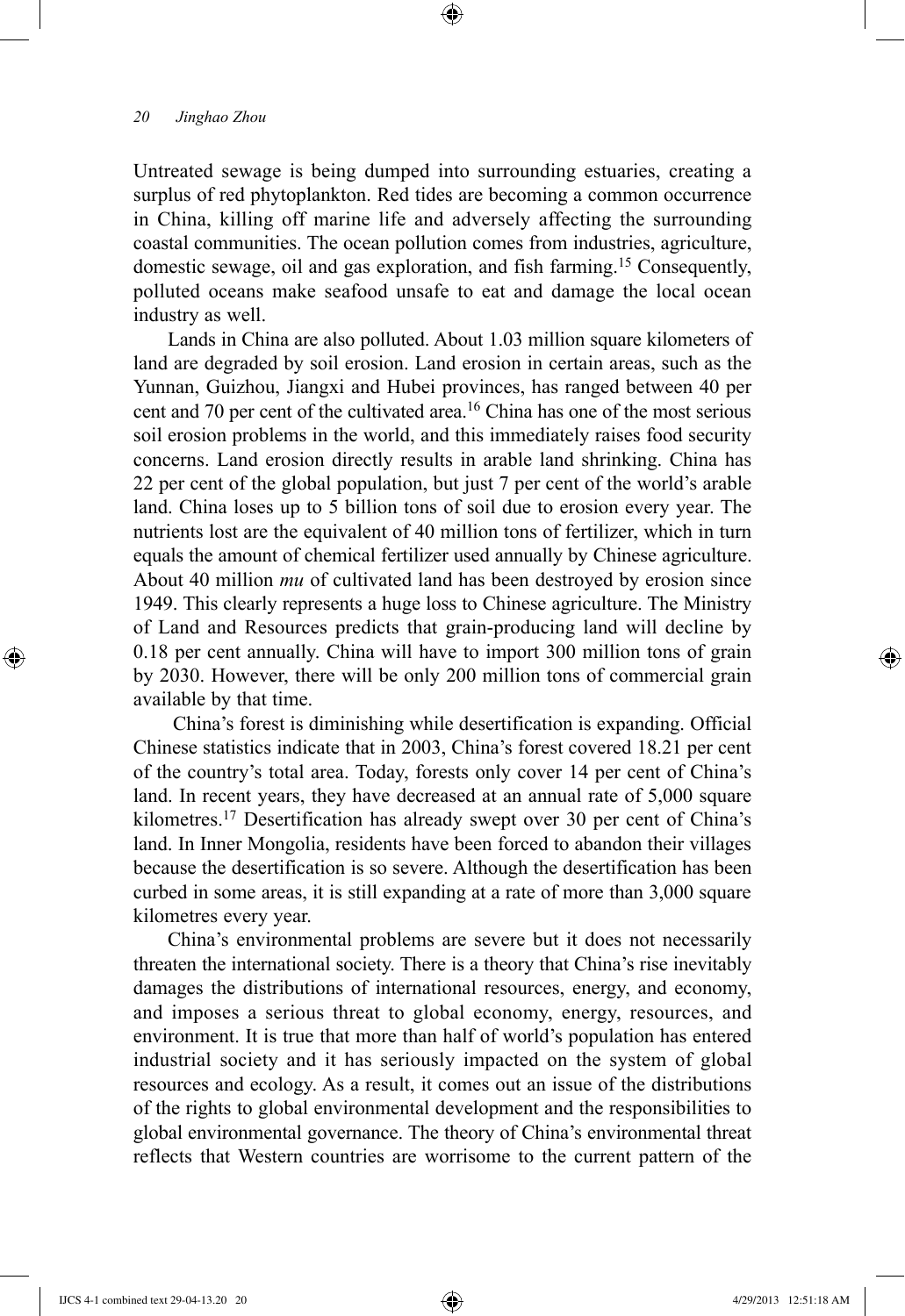global natural resources and hope to maintain its dominant position through global environmental governance in order to contain China. Thus, China faces great challenges to theories of its sovereignty, the principles of its diplomacy, and its responsibilities to the international society.

⊕

China is the the world's biggest energy consumer and greenhouse gas emission because of its large population and economy. In 2008, China surpassed the United States as the largest global emitter of greenhouse gases by volume. However, China's carbon dioxide pollution is largely caused by the manufacturing of goods for developed countries.18 It is not China, but the U.S. is the biggest country which consumes energy and produces greenhouse gas emission in terms its per capita. Since the 1990s, American people have largely consumed goods produced overseas, mainly in China and other Asian countries. Thus, it cannot be justified that China's environment threatens the international society. Instead, the U.S. and other developed countries should take major responsibility in global environmental governance, because they have created the current environmental problems. In addition, environmental degradation is a by-product of industrialization. No country can avoid a certain level of environmental degradation during the process of modernization. It is not surprising that China's environmental degradation has become severe since the Chinese economy took off in early 1980s, as environmental problems were even more severe in some European countries during the Industrial Revolution between the seventeenth and nineteenth centuries.

### **3. The Consequences of China's Environmental Degradation**

Poverty, disease and environmental problems are the three greatest challenges nations face in the twenty-first century. The three problems are interrelated, but the environmental problem is the most serious and costly one. China's environmental problems have a negative impact on China's domestic development and the global community.

China's environmental degradation hinders the development of Chinese economy and bites into economic growth. For example, China has a big acid pollution problem, which falls on over 30 per cent of the country.19 Acid rain is estimated to cause more than \$4 billion a year in crop damage, as well as close to \$1 billion in material damage. In September 2006, the State Environmental Protection Administration of China (SEPA) and the National Bureau of Statistics of China (NBS) jointly released the first green GDP report that indicated that environmental pollution cost China 511.8 billion *yuan* (USD64 billion) in economic losses in 2004, accounting for 3.05 per cent of the country's GDP.20 The World Bank estimated that China's economic losses due to environmental degradation amounted to eight per cent of the country's GDP. In recent years, in fact, overall costs to China's

⊕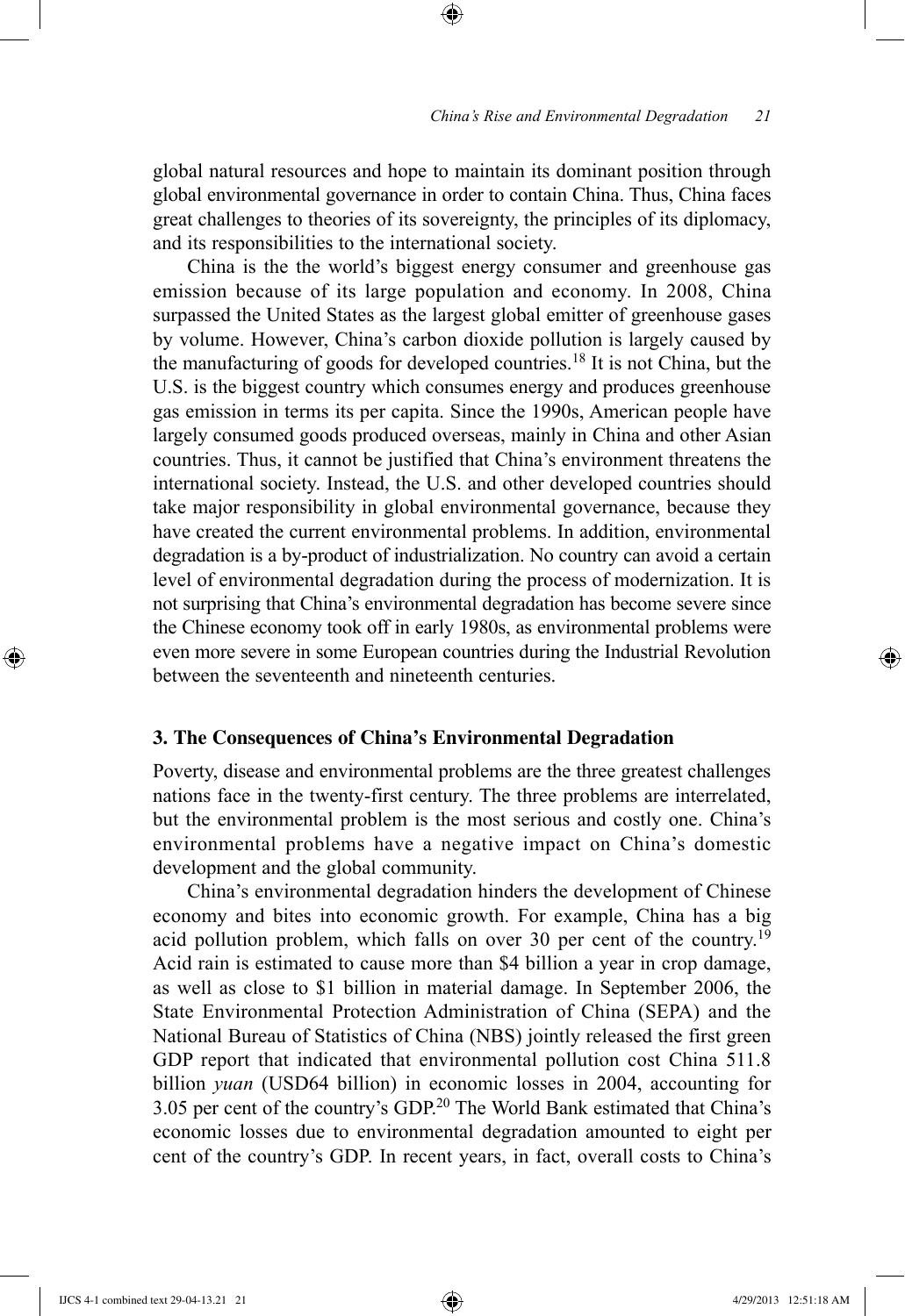economy from environmental degradation are estimated at 8 to 12 per cent of GDP annually.

⊕

China's environmental problems have directly damaged Chinese people's health. Air pollution affects respiratory systems and the visibility of the atmosphere."21 Much of the indoor air pollution in China is caused by the use of solid fuels in simple household stoves. Although China has been experiencing great urbanization, more than 65 per cent of the population is still rural, most of which still uses biomass and coal fuels that produce substantial pollution.<sup>22</sup> Coal and biomass are difficult to burn in simple household devices without emitting pollutants. There is great difficulty in premixing the solid fuels and air before burning. Thus, the burning of these solid fuels poses a great health risk to those cooking with the materials. With this inability to premix, anywhere from 10-38 per cent of what is being burned off become dangerous pollutants that harm those who inhale them.<sup>23</sup>

Pollution has made cancer China's leading cause of death. Air pollution is a major cause of lung cancer, as harmful particles enter the lungs and cannot be discharged.<sup>24</sup> Particle pollution from the burning of coal causes approximately 50,000 deaths per year in China. Air pollution is estimated to be the main cause of nearly 50 per cent of all respiratory ailments. The number of pollution-related deaths has already reached  $750,000$  per year.<sup>25</sup> Keith Florig notes that: "Today, diseases linked to air pollution are among the largest threats to public health in China, ranking with smoking as the most frequent cause of death."26 Pollution is also responsible for between 380,000 and 500,000 premature deaths annually, and that number will likely reach 550,000 in 2020. An additional 90,000 die each year due to water contamination.<sup>27</sup>

China's environmental problems have intensified the conflicts between the government and society, which triggers social protests and undermines social stability. About ten per cent of China's social protests are related to pollution. Official Chinese data demonstrates that unrest began rising rapidly between 1993 and 1995. The government admits to a nationwide increase of 268 per cent in mass incidents from 8,700 in 1993 to 32,000 in 1999,28 from 58,000 incidents in 2003 to 87,000 in 2005.29 In 2010, the number of protests in China was alarmingly high, reaching a total of about 180,000. Consequently, the budget for the government to maintain social stability (*wei wen*) is increasing and has exceeded its military budget. China is entering a peak period for mass incidents and in the next several years may face even more conflicts that will greatly test the governing abilities of all levels of the CPC.30 Although China has become unprecedentedly prosperous, social unrest could continue to contribute to internal strife, economic downturn, and uneven growth.

The growing environmental problems have damaged China's image in the international society, and have become the world's problems too. Sulfur

⊕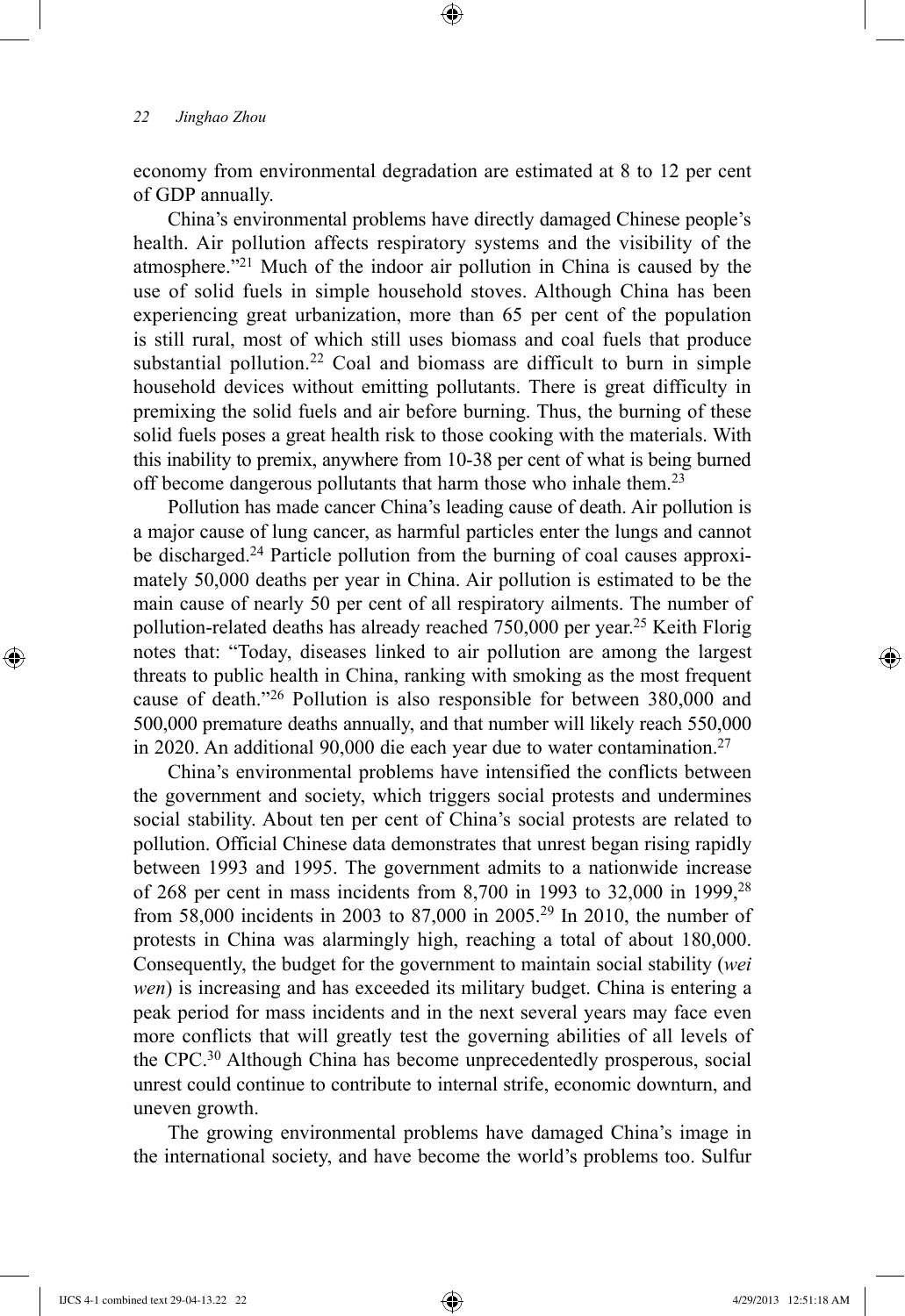dioxide and nitrogen oxides spewed by China's coal-fired power plants fall as acid rain on Seoul and Tokyo. According to the *Journal of Geophysical Research*, much of the particulate pollution over Los Angeles originates in China. The environmental issue is one of the hottest topics between China and the United States because it applies to all other issues. For example, why is the cost of Chinese products so low? Not only do Chinese enterprises use cheap labour but they also save on the cost of environmental protection. Under the Obama administration, the U.S. government has paid more attention to climate changes and makes climate change a national priority.31 If the Chinese government does not handle the environmental issue well, it will seriously hurt their relations with other countries.<sup>32</sup>

⊕

# **4. Will China be Able to Solve the Problems in a Short Period?**

A high percentage of Chinese people are pessimistic in response to this question, because they simply believe it is very difficult to deal with such a complex project. First of all, China's environmental degradation is a common issue in a global context. During the industrial revolution European countries experienced the same environmental problems that China is currently facing, but for them the peak of pollution is over. There are many environmental issues in the global community today, including biodiversity protection, desertification control, nuclear safety, protection of the ozone layer, marine pollution by dumping wastes, the trans-boundary movements of hazardous wastes, global climate change, conservation of wetland ecosystems, and the international trade of endangered wildlife. Under this circumstance, it is almost impossible for China to tackle their problems alone without close international cooperation, in order to effectively battle global environmental degradation. Since China reopened its door to the rest of the world, the country has signed 17 international environmental treaties, which are related to 11 global environmental issues, such as biodiversity protection, desertification control, nuclear safety, protection of the ozone layer, marine pollution by dumping of wastes, global climate change, conservation of wetlands, and prior informed consent procedure. The Chinese government made an announcement before the Copenhagen Climate Conference that the government would pledge to cut the amount of carbon dioxide emitted for each unit of national income 40 to 45 per cent by 2020. According to the Xinhua Agency, this is a voluntary action taken by the Chinese government based on its own national conditions and is a major contribution to the global effort in tackling climate change.<sup>33</sup> However, words do not necessarily reflect deeds. It takes time for members of treaties to implement the international treaties.

Government's involvements play critical roles in battling environmental problems. However, there are so many domestic problems in China. Among

IJCS 4-1 combined text 29-04-13.23 23 4/29/2013 12:51:18 AM

⊕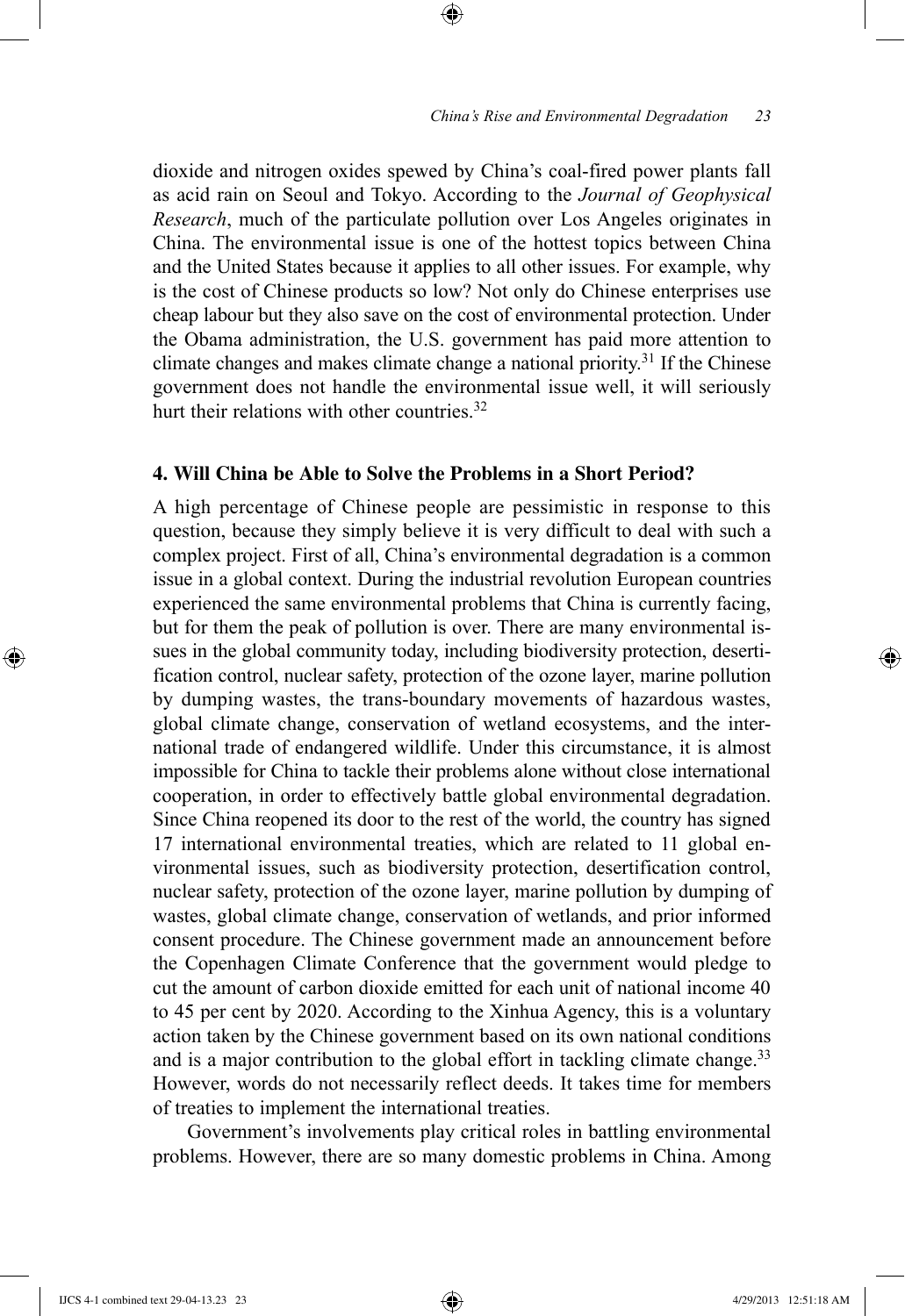all the domestic problems China faces, the environmental problems rank neither on the top nor at the bottom. Some scholars suggest that "the limited capacity of the political system, combined with the plethora and scope of environmental problems, mean that not all problems receive the same level of policy attention."34 The Chinese government is able to invest only limited efforts in improving its environmental degradation. The environmental protection battle involves many aspects of government affairs such as public health, business, labour, and trade. Thus, the central government is required to consult with various departments at the national level in order to set an effective proposal for solving environmental problems.

⊕

China environmental problems are derived from multiple sources that are not easily eradicable in a short period of time. It should be noted that a country's level of environmental degradation is unrelated to the level of economic development and the nature of the political system. At present, environmental problems are critical in Asia, especially in developing countries, such as India, Vietnam, and China. In comparison, Africa is an undeveloped region, but environmental problems in Africa are worse than people thought. Conversely, India is a democratic system, but environmental problems are severe. Singapore is an authoritarian regime, but the country is as clean as a beautiful park. The nature of the Chinese political system does not necessarily negatively affect China's environmental problems. Instead, the highly centralized administrative system makes it even easier to create laws and put them into practices.

To be sure, industries are major polluters. Since the foundation of the PRC in 1949, their ultimate goal has been to industrialize China. In 1950, Mao Zedong made it clear that his plan was to build factories with smokestacks all around China. In the early years of the post-Mao era, Chinese leaders embraced the principle of "growth first," which was best reflected by a famous slogan of Deng Xiaoping: "no matter if it is a white cat or a black cat; as long as it can catch mice, it is a good cat." Since the reform movement, China has not just become the world's factory, but also its smokestack.<sup>35</sup>

China's pollution comes directly from domestic sewage, chemical fertilizers and pesticides, motorized boat oil, human and animal wastes, and industrial batteries.36 Air pollution is directly derived from industrialization. For example, 80 per cent of air pollution in Hong Kong came from Guangdong's factories and power plants.<sup>37</sup> Noise pollution is mainly the result of excessive traffic and construction noise. Industrial waste directly contributes to the shortage of good water quality in China. The industries that contribute the most to pollution in China are chemical, electric power, waste recycling and disposal, non-ferrous metals, petroleum and coking, ferrous metals, non-metallic mineral products, food, coal mining and washing, paper products, plastic textile, and leather industries. They produce an annual 820

⊕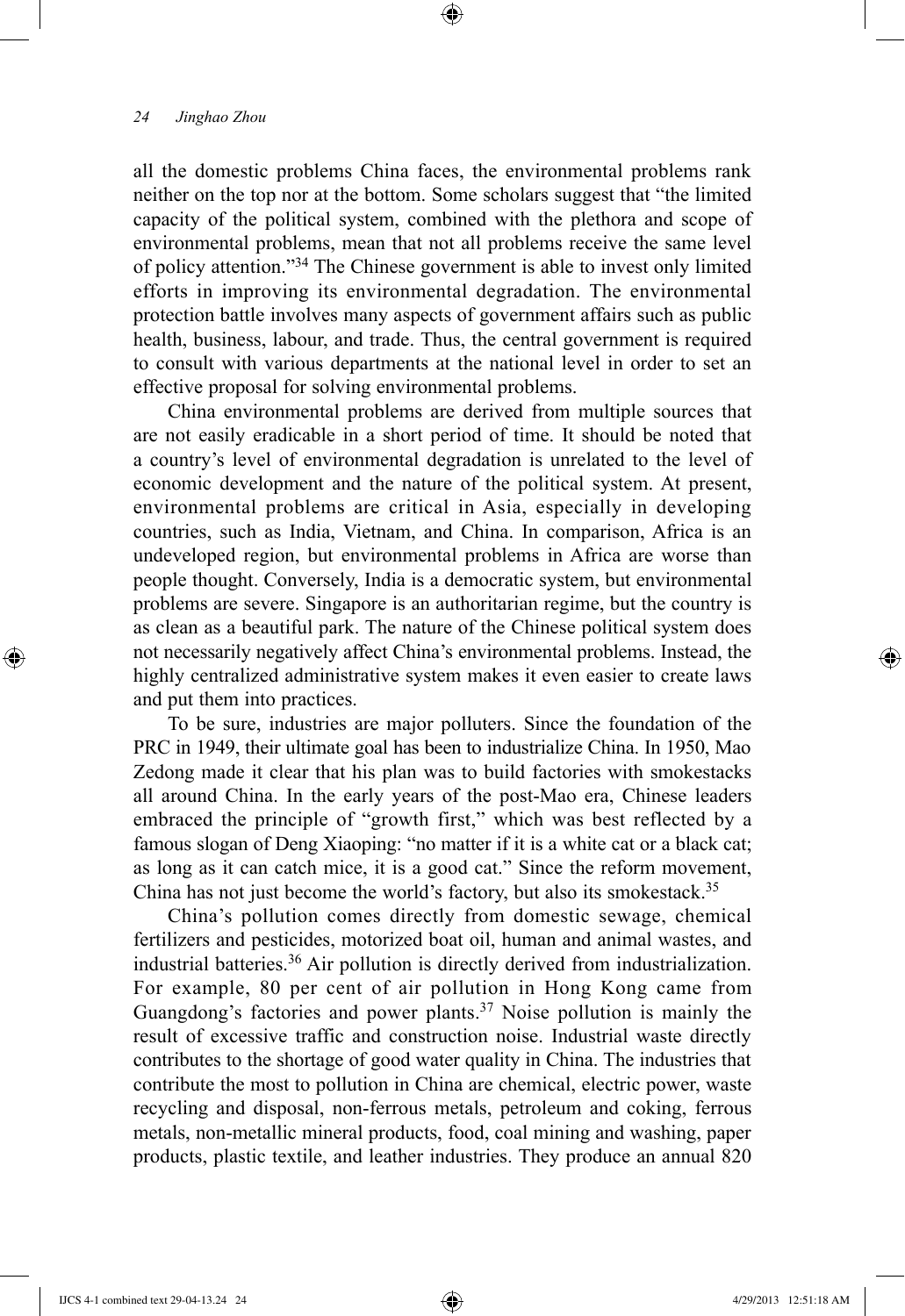million tons of solid waste, with an integrated utilization rate of 46 per cent. Chinese cities dump 140 million tons of domestic waste annually, of which only 10 per cent is disposed of in a safe way. Industry waste, on the other hand, has dramatically increased from 13.1 billion tons in 1995 to 22.1 billion tons in  $2000^{38}$ 

⊕

Chinese factories are still using old technology and many manufacturers lack measures to protect the environment. Some 2000 tons of mercury from more than 2 billion tons of coal burned every year enter the soil and pose threats to agricultural production and human health. Air-borne pollution particles have cut rainfall in many regions of China, particularly in the northeast and northwest. China's emissions increase is 2-4 times greater than expected. China's  $CO<sub>2</sub>$  emissions reached 19.95 million tons, more than any other country.<sup>39</sup> Experts estimate that  $CO$ <sub>2</sub> emissions must be reduced by at least 40 per cent if they are to meet the environmental capacity of China's atmosphere. The International Energy Agency predicted that China's carbon emissions would not reach those of the United States until 2020. These factors suggest the old production technologies produce more polluters, but environmental degradation cannot be solved by modern technology itself.

Rapid population growth also contributes to China's environmental problems.40 China's population will continue to grow and reach its peak at 1.6 billion in the 2030s despite of the one-child policy.41 Population growth reduces arable land and increases and directly demands more production of food, fibers, housing, and other materials.<sup>42</sup> The rapid growth of China's population is side by side with the development of urbanization. China's urban population increased from 132 million people in 1992 to 665.57 million in 2010.43 Cities produce a great amount of waste on a daily basis, including industrial waste (IW), municipal solid waste (MSW), and hazardous waste (HW). The majority of waste in China is IW, totaling 2.3 billion tons in 2009 and 190 million tons of solid waste annually and amount to 29 per cent of the world's municipal solid waste (MSW). Only 31 per cent of collected MSW is handled in an environmentally friendly manner.

Another factor is that the development of urbanization demands more automobiles on the street. Since China became a large consumer of automobiles, about 14,000 new cars hit the streets daily, and it is predicted that China will have more than 130 million cars on the road by 2020. As a result, "Chinese developers are laying more than 52,700 miles of new highways throughout the country."44 The major increase of motor vehicles and the massive amounts of new highways create environmental problems. The carbon emissions from these cars have doubled the amount of pollution in the air. Because of the lack of government regulation, air quality in cities has become extremely poor. Before the 2008 Beijing Olympic Games, the Chinese government removed roughly two million vehicles from city streets and shut

IJCS 4-1 combined text 29-04-13.25 25 4/29/2013 12:51:18 AM

⊕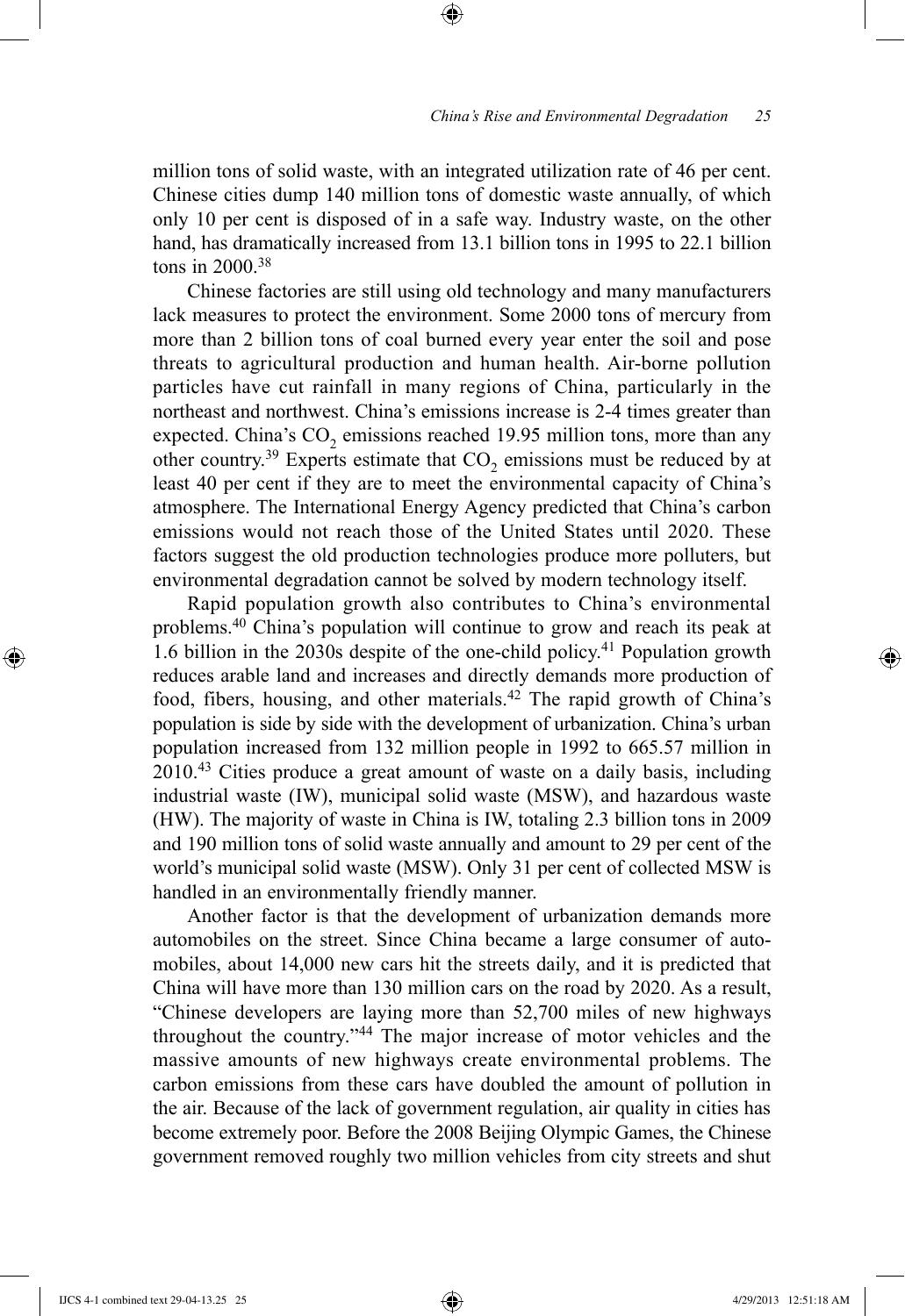down many factories in Beijing in order to meet the anti-pollution standards of the United Nations.45 As a result, the number of days with a blue sky was more than the total number of "blue sky days" in the past ten years.

⊕

 China's urbanization has been unavoidably accompanied by water and energy shortages. About 400 of the 668 cities in China suffer from some degree of water shortage.46 In the past three decades, China has built about 7.5 billion square feet of commercial and residential space, more than the combined floor space of all the country's malls and strip malls. As cities have become more populous, they have expanded into the countryside, consuming land once used for agricultural purposes. It is estimated that urban sprawl and transportation networks take up 1.4 million hectares annually.<sup>47</sup> Moreover, Chinese buildings rarely have thermal insulation, and about 95 per cent of new buildings do not meet China's own codes for energy efficiency. Thus, they require twice as much as energy to heat and cool as those in similar climates in the United States and Europe.

The ultimate source of environmental degradation is human behaviour. Some countries in South America, such as Peru, Brazil, Argentina, and Columbia, are developing countries, but their environmental problems are not as severe as some developing countries in Asia. One of explanations for this is that environmental problems are related to people's behaviour towards environmental protection. Since 1950, the temperature on earth has increased more than 0.5° C. Environmentalists suggest that about 74 per cent of this global climate change is caused by human behaviour. Human actions are indeed changing the global climate system; global environmental threats are really caused by human acts.<sup>48</sup> Some scholars suggest that "China's worsening environmental crisis is, at its core, a crisis of policies and perceptions."49 When the local environmental quality is poor, it could result from weak public environmental awareness and insufficient environmental protection efforts. In turn, the serious environmental problems should generate public concern about the environment. Ultimately, human's activities are responsible for the problem in the first place. Ordinary citizens inevitably pollute and degrade the environment to some extent.

In summary, it is a very complex task to remove all these pollution sources, because it involves various issues, such as government policy, employment and the technologies for treating the factories' wastes, and people's awareness of environmental protection. The success of environmental protection really depends on the joint efforts of the entire society. Every member of society has the responsibility to share in the common goal of protecting the environment.<sup>50</sup> It is impossible to fundamentally improve environmental degradation in China without altering human behaviour, both individually and collectively.<sup>51</sup> In other words, the objective of environmental protection cannot be achieved without every member of society acting together.

⊕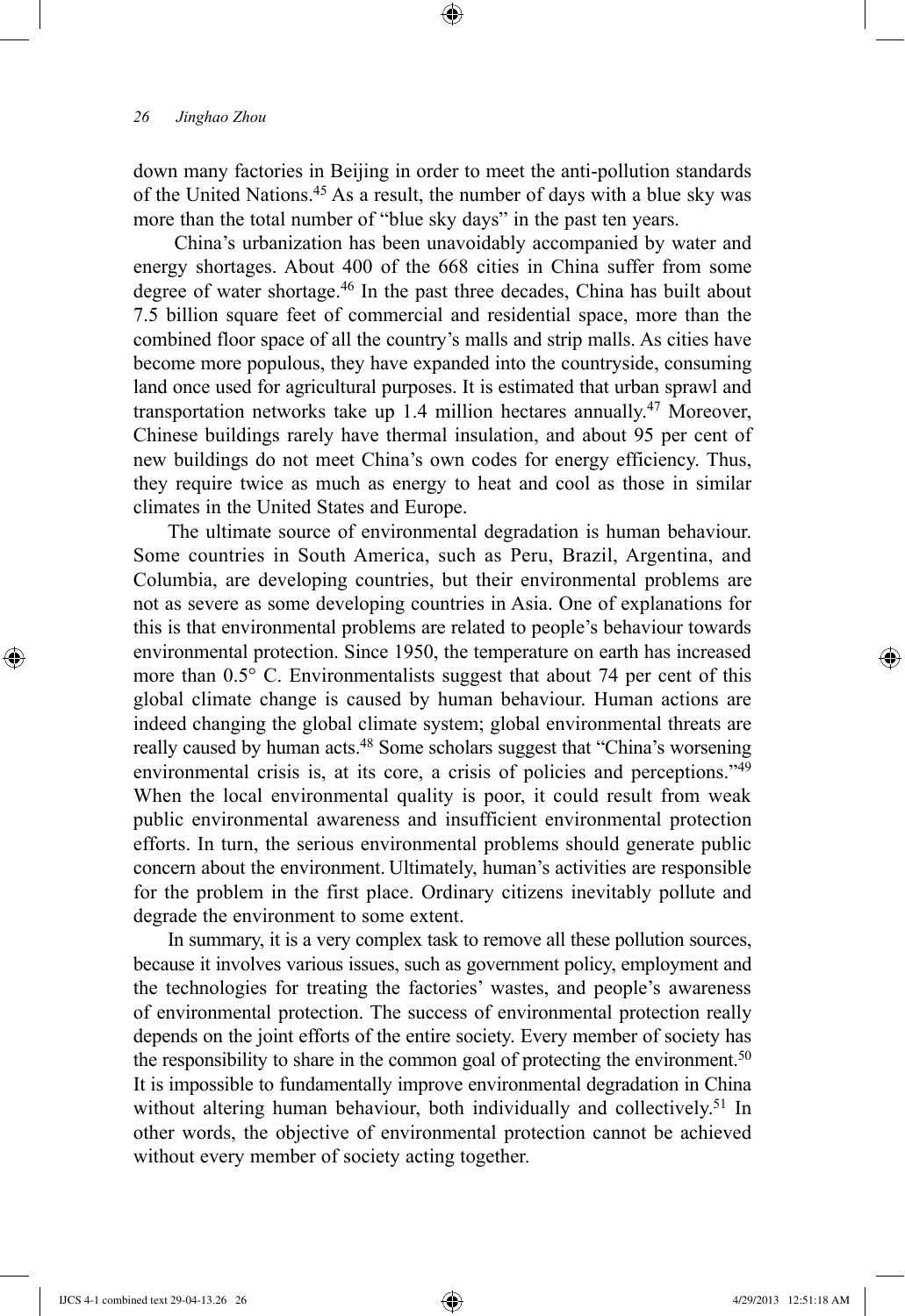## **5. Resolutions to Improve China's Environment**

China faces a dilemma. As the development of China's economy, the living standard of the Chinese people has dramatically increased and also produced serious environmental problems. Chandran Nair has made a bold argument that Asia cannot have both high level of living standard and environmental problems free, due to the simple fact that the world cannot survive the consequences of the growth of highly populous Asian economies to levels of development reached by industrialized countries. Thus, Asian countries should not simply duplicate the Western model of consumption-led economic growth, because there are too many people in Asia, and there are not enough resources on the planet. Asia must do something differently.52 In this sense, Asian values and the model of governance should be an alternative to Western capitalist lifestyles. He believes authoritarian regime is a good system to global environmental problems, such as Singapore-style "guided democracy" or China's authoritarian approach. To Nair it is not true that consumptiondriven capitalism can deliver wealth to all. In fact, it can only deliver shortterm wealth to a minority; in the long term, it can only deliver misery to all. Economic growth is an evil to natural environment and Western capitalism is incapable of solving the environmental problems in Asia. However, Asian values do not guarantee prevention of high economic growth from causing environmental disaster. Japan tried to maintain Asian traditional values while its economy taking off, but it has not prevented it from joining the top five in carbon emissions. China's environmental degradation also indicates that the combination of authoritarianism and Asian values do not guarantee any different results than the Western model. China must develop its economy by avoiding any catastrophic consequence of the development model using every possible means such as bans on some forms of consumption and re-pricing of resources <sup>53</sup>

⊕

In order to effectively improve China's environmental degradation, first and foremost, it is required to fundamentally improve the people's awareness of environmental protection. Theoretically, the Chinese government has implemented environment protection for more than three decades. Since early 1970s, the Chinese government has paid great attention to enhancing public environmental awareness through relevant education and communication. The first National Conference of Environmental Protection, held in 1973, marked the start of environmental protection in China. In 1983, the Second National Environment Protection Conference was held. The third National Conference was held in 1989. Since then, China's environmental management system has been established, a number of environmental protection policies, regulations, and laws have been enacted, extensive environmental education and communication has been carried out, and environmental pollution control has been enforced <sup>54</sup>

IJCS 4-1 combined text 29-04-13.27 27 4/29/2013 12:51:18 AM

⊕

♠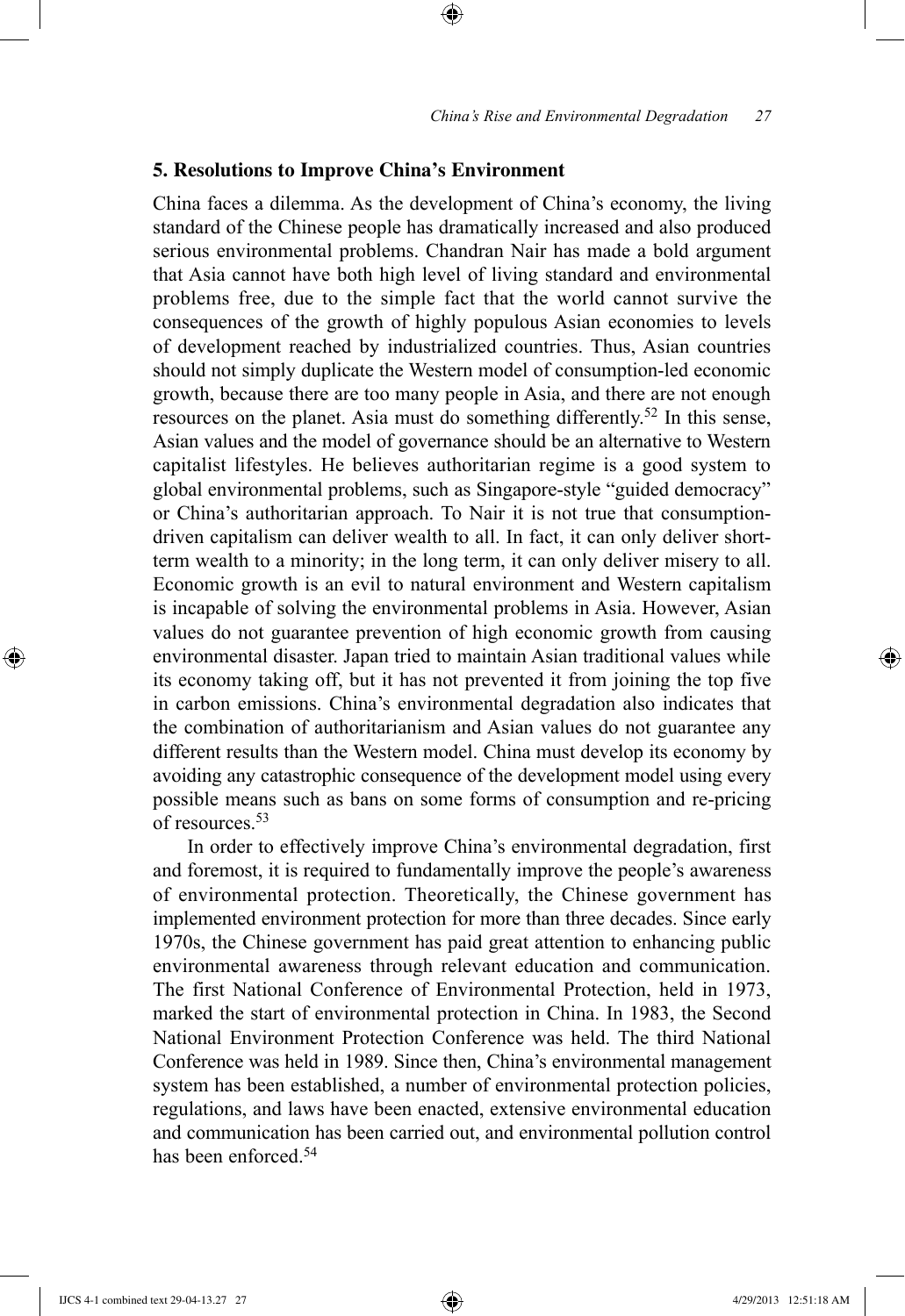Practically, environmental awareness in China is relatively weak so public attitudes towards environmental protection still have a big room to improve. The public attitude towards environmental protection includes environmental awareness and the actual behaviour of protecting the environment. Environmental awareness refers to people's knowledge about environment protection and environment realities, including environmental conditions and problems and government policies regarding them. The practical behaviours towards environmental protection reflect people's mindsets and the willingness to play roles in recognizing public participation in and promotion of environmental protection. According to a survey, while about 30 per cent of Chinese people know a lot about environmental laws and regulations, about 42 per cent of respondents had only heard of it and 26 per cent never heard of it. Although the majority of people believe they have roles to play in environmental protection, they believe that government and enterprises, not citizens, should take the major responsibility to protect the environment.

⊕

Many Chinese people tend to show passivity and apathy towards activities that damage the environment.<sup>55</sup> Even though many people are discontent with other people's environmentally unsound behaviour, they are unwilling to choose environmental protection over economic growth. Instead they refuse to change their behaviour to protect the environment, and also pollute the environment without guilty consciences.<sup>56</sup> In addition, the new consumer culture of urban life in the post-Mao era inevitably contributes to the deepening waste disposal crisis. For example, a great number of urban residents do not reuse plastic bags and do not often practice waste separation and recycling. The development of the automobile industry has changed people's lifestyles and travel behaviours. The more people travel by car, the more pollution is produced.

The government's decisive action is the most important measure in dealing with environmental degradation. The Chinese government has realized the severe consequences of environmental degradation and has launched the second economic transformation from a polluted economy to a green economy. At the United Nations General Assembly in September 2009, Hu Jintao promised that the CPC will fulfill its responsibility and improve China's environment.<sup>57</sup> The Chinese government has established government agencies to handle the country's environmental problems. The State Environmental Protection Administration (SEPA) is the single largest government agency overseeing the country's environmental problems on the "macro" scale, a full-fledged ministry with the power to implement regional supervising programmes, enact national environmental policies, and research the environmental impacts of major industrial projects. For years the Chinese government has participated in global summits, supported

⊕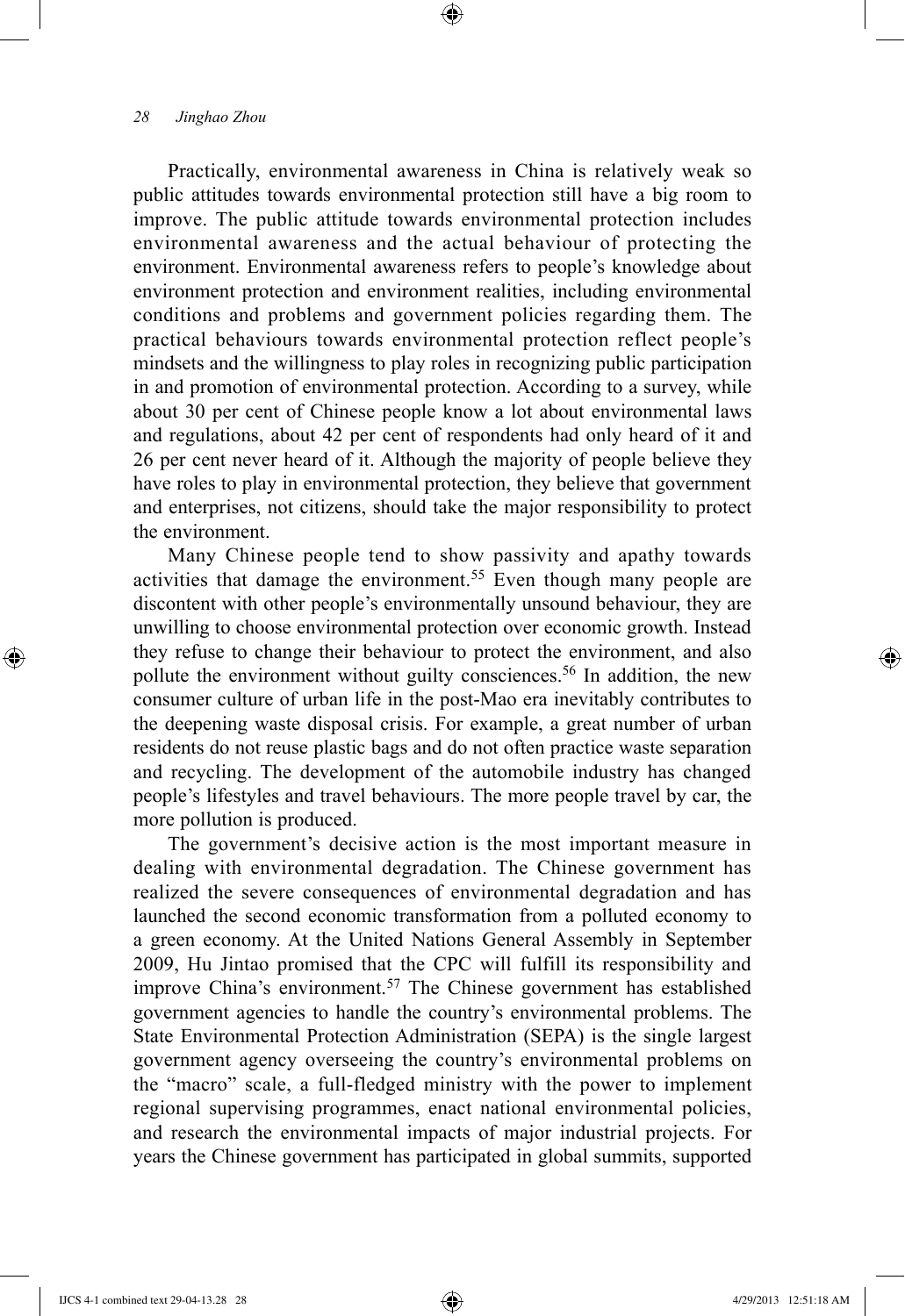climate change campaigns, and studied the problems that exist in China. China's eleventh 5-year plan specifically addresses energy efficiency and infrastructure improvements as key goals, and the twelfth 5-year plan addresses environmentally sustainable economic growth as an important aspect of development. Practically, major projects have already been initiated, such as the "grain for green" programme, which subsidizes farmers to reforest erosion-prone agricultural land. Extensive investment in high-speed train networks and the growth of renewable energy production are all good signs that China is coping with the complex problems of this environmental landscape. Another government initiative for ecological preservation is called the "Great Green Wall." China hopes to build a wall forest along the Gobi Desert stretching for 2,800 miles. This would help reduce air pollution while allowing plants to re-grow in these areas. If all goes according to plan, this will hopefully be completed around 2074.

⊕

However, the government still faces great challenges in handling environmental issues. First of all, the government should re-assess the guiding principle of China's development – economy-centred principle – and make well-balance between economic development and environmental protection. It is a misconception that Western industrial countries began dealing with environmental problems when they became rich, but China is still a developing country, so it is not urgent for China to speed up the process of environmental protection. The historical context of the environmental degradation arising from China's modernization is different from the environmental degradation arising from the Industrial Revolution. Although developed countries took centuries to fix environmental degradation, it was costly process. China should learn from the lessons of other countries instead of using them as an excuse to delay their own problem-solving process. In some respects, China should be more capable of handling environmental issues in terms of the advantages of science and technology. There is no basis to justify the argument that China should concentrate on economic growth and then, when it is rich, solve the environmental problems afterwards. China must effectively treat its environmental problems while promoting its economy. In fact, both environmental protection and economic development are integrated parts of modernization. In comparison with the technologies that developed countries adopted to treat the environmental problems a century ago, nowadays, China should be able to more effectively cope with its environmental degradation using modern technologies, including scientific methods for treating environmental degradation and mass media for increasing public environmental awareness.

Because China is still a developing country, ideally, it is the best for China to secure both environmental protection and economic development. In reality, the protection of the environment frequently conflicts with development

IJCS 4-1 combined text 29-04-13.29 29 4/29/2013 12:51:18 AM

⊕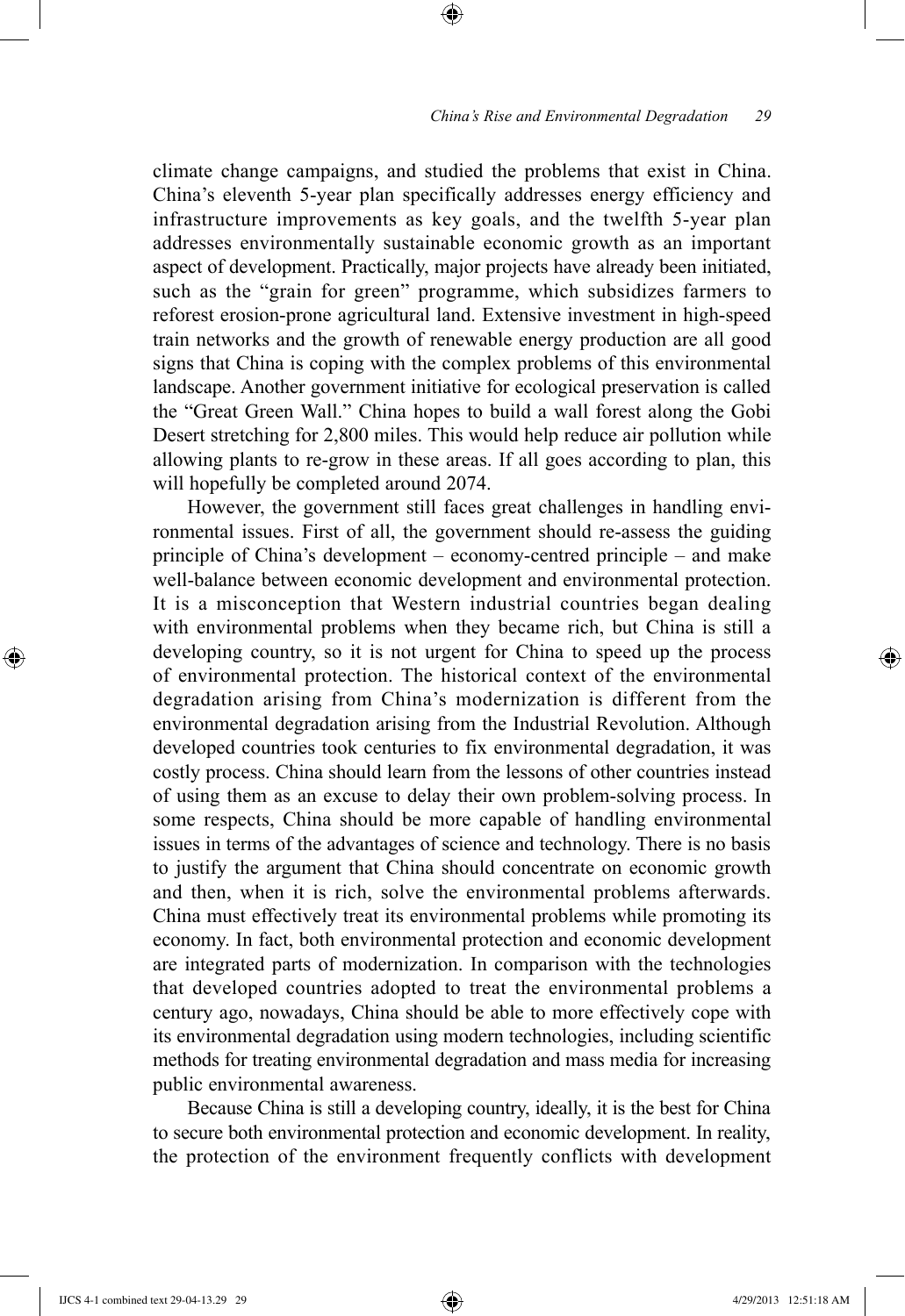objectives. If economic development is overemphasized, environmental protection is unavoidably sacrificed. If people have strong environmental awareness, they try to reduce the damage to the environment when they develop their economy.<sup>58</sup> On the one hand, Chinese people really want to improve their living standard and enjoy a decent quality of life through promoting economic development; on the other hand, the process of economic development itself creates a great deal of polluters. At present, the top priority of the government is to improve the living standard of the Chinese people and make the nation rich. In this sense, it is possible that China's environmental issues will become worse before getting better.

⊕

Poverty is one of the main causes of environmental degradation in developing countries, because the lack of financial resources makes it more difficult for the people to protect their environment. Usually, a developing country only has limited funds for the projects of environmental protection. China remains a developing country. Yet, lack of funding is not an excuse for the government to ignore environmental degradation. China will need to invest large amounts of capital into projects designed to strengthen and address many environmental issues. China has spent five billion U.S. dollars per year dealing with the consequences of its environmental problems. Although solving environmental problems is a heavy burden for China, this amount of money is still very small in comparison to the 250 billion dollars America spends per year. China will invest nearly 450 billion *yuan* (Chinese currency), or roughly 1.5 per cent of the country's annual GDP, to ultimately go towards environmental protection efforts. However, some Chinese nationalists are opposed to the concept of environmental reform, due to the potential economic setbacks.59

The government should make more effort in formulating more specific national policy for national environmental issues and strictly enforcing its implementation. For example, the government should regulate waste. The government should take the responsibility to build a comprehensive sewage system with primary waste water treatment and imposing waste water management fees on all water users. The waste needs to be disposed of in municipally appointed locations; the government should be responsible for the environmental management of domestic waste, and for maintaining sanitation within cities. Local governments should be required to provide these services, as well as enforce regulation regarding waste disposal. Recyclables are presently collected either by scavengers, sorted and brought to a local transport station, or mixed with other waste. $60$  The government needs to regulate toxic waste and invest in a newer, safer water system. Food inspections also need to check animals for toxic infection. Due to the fact that China has large population and small arable land, the main goal of Chinese agriculture is to increase the output of its production, so the majority

⊕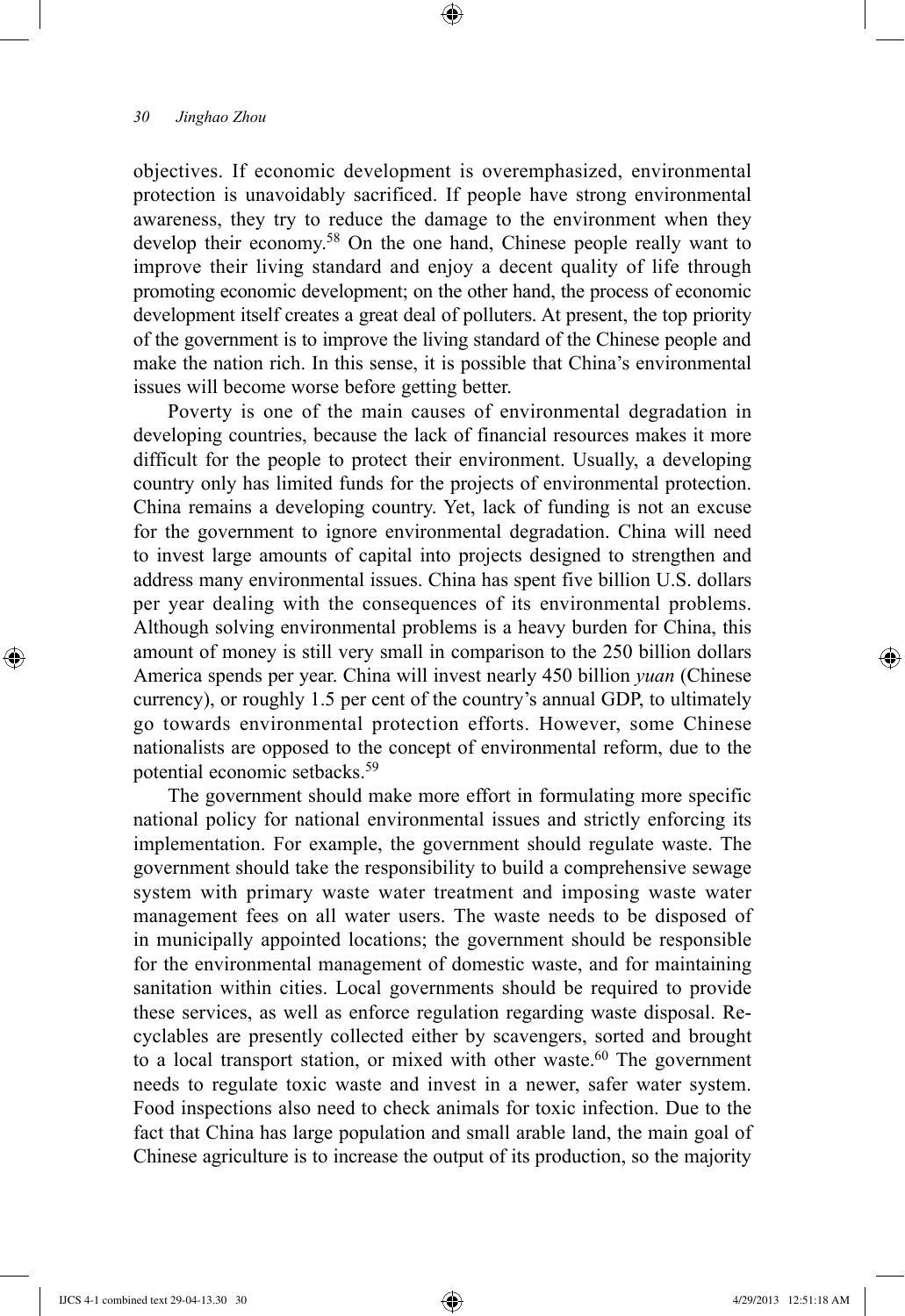of farmers in China prefer to use chemical fertilizers and pesticides because they are cheaper and more readily available. Under this circumstance, it is very difficult to fundamentally change peasants' behaviour in the Chinese context. Thus, the government should encourage peasants to explore a new way to increase their agricultural production and also help them to reach the goals. $61$ 

⊕

The most difficult job for the government is to convince its citizens to become more environmentally conscious. Until each Chinese citizen takes responsibility for his actions, there will continue to be environmental disasters. Because the major polluters come from industries, it is especially important for the leaders of industries to increase the consciousness of environmental protection. There is a big gap between the government's regulations and people's actions. Chinese enterprises have no incentive to minimize their impact on the environment. To make maximum profits, many Chinese companies try to circumvent government's regulations. A significant percentage of companies, especially private companies, are not aware of the urgency of dealing with environmental problems.<sup>62</sup>

Various factors affect people's environmental awareness. Selfishness is an issue in China. Influenced by the traditional lifestyle in ancient agricultural society, quite a few percentage of Chinese people focus on their own interest, but pay much less attention to public common good. People's environmental awareness and behaviour are influenced by age, gender, educational attainment, income, living location, and political orientation.<sup>63</sup> Though females are generally more sensitive to pollution problems, unmarried young females with a higher level of education and household income are even more inclined to have a stronger environmentalist orientation than others. They more often practice environmentally-friendly behaviour than others.

Zhongjun Tang conducted a survey in Wuhan and took a sample group of a region reflecting the average national household composition, income, and economic development. The study group consisted of households with parents between the ages of 35 and 45 and children. According to the survey, all recycling taking place in the region involved selling recycling to scavengers who profited from trading waste to a dealer, or traveling far distances to directly sell recyclables to a dealer. The study shows that recycling is predominantly undertaken by the elder residents, most often women, and that people with less education, corresponding to lower incomes, recycle at higher rates than better educated or more affluent citizens.<sup>64</sup> Usually people are most inclined to engage in recycling, if recycling behaviour is rewarded or required by the community, or if they have the environmental knowledge.<sup>65</sup>

People in developed countries are more willing to pay higher prices than people in developing countries. When the economy grows, people's incomes increase and their quality of life improves, and their expectation

⊕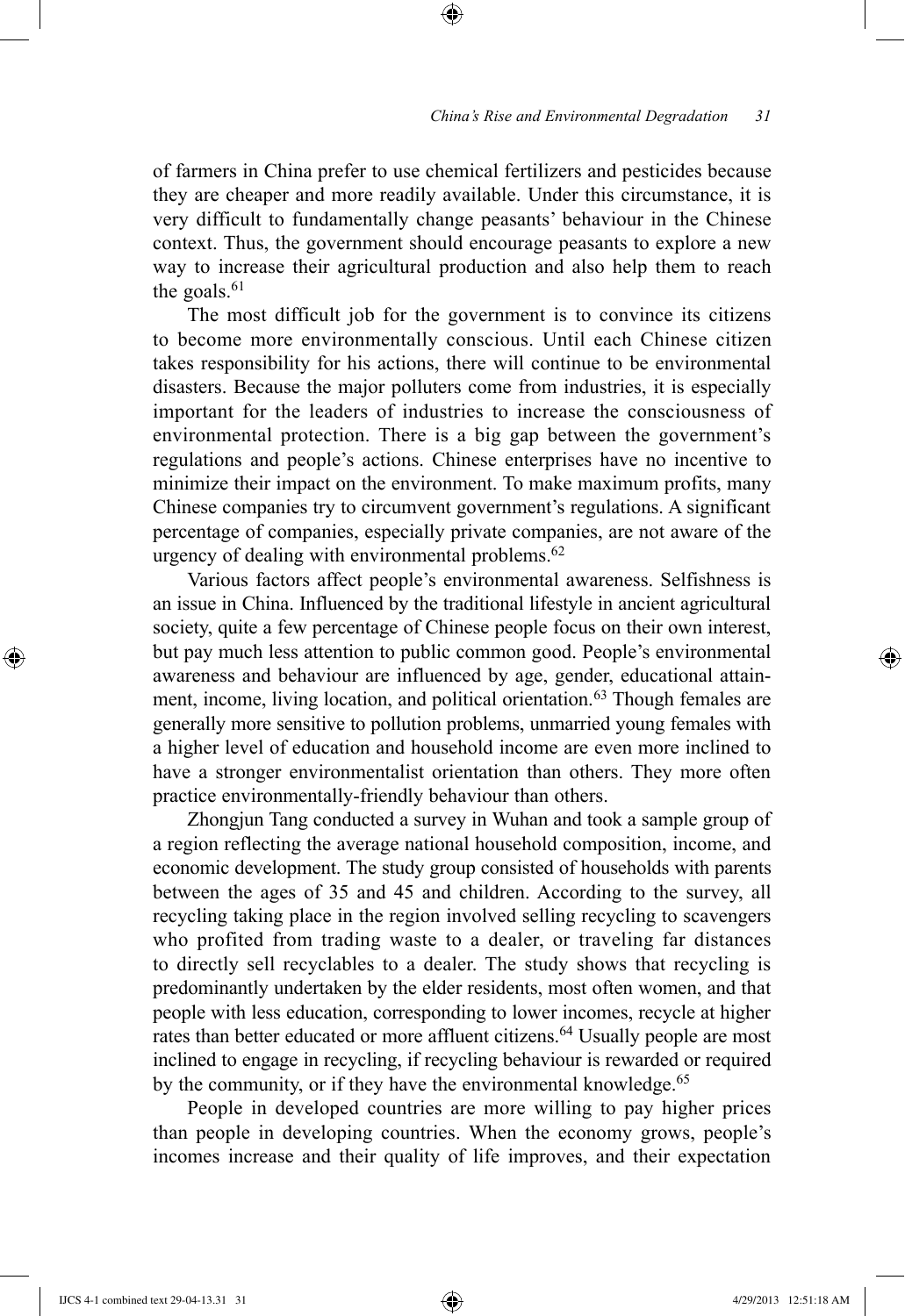of environmental quality becomes higher, which helps to enhance their environmental awareness. When people improve their financial situation, they demand a better quality of life and better environmental quality. Urban residents exhibit higher environmental awareness than rural people. This suggests that it is necessary to promote environmental education and enhance norms around pro-environmental behaviour in order to improve people's recycling behaviour, especially in rural locations. Education has a critical role to play in increasing environmental participation, developing environmental management systems, and changing people's values and behaviour to protect the environment.66 When people have received higher education and have more environmental knowledge, they better understand the urgency of environmental protection and are more willing to protect the environment. It is not necessary for most people to have a large amount of scientific knowledge in order to have good environmental awareness, though a certain amount of knowledge about environmental science is necessary.

⊕

#### **6. Conclusion**

⊕

China's remarkable economic success is accompanied by environmental degradation. China is facing almost all major environmental problems during globalization. These problems have serious natural and social consequences, damaging the Chinese economy, harming people's heath, and escalating the conflicts between the government and the people. If the Chinese government cannot appropriately handle the environmental issues, the negative consequences could not only damage the Chinese economy and social stability but also harm China's relations with the international community. Considering that China's environmental problems are derived not from a single source but from multiple sources, solving them is a comprehensive project. It is not realistic to expect to fundamentally improve China's environmental degradation in a short period of time. Most likely, China's environmental problems may get much worse before getting better. Therefore, either ignorance of environmental problems or unrealistic expectations could damage the battle fighting China's environmental degradation. The key for the government to solve the problems is to take decisive actions through policy making and implementation and investing all necessary funding in mobilizing national projects and helping local projects as well. To be sure, nurturing people's consciousness of environment protection and changing people's attitudes toward the environment are inseparable parts of the process of controlling environmental degradation. It is time for schools to make greater efforts toward environmental education. Mass media also has great power to influence people's environmental awareness and behaviour, as well as government environmental policy implementation.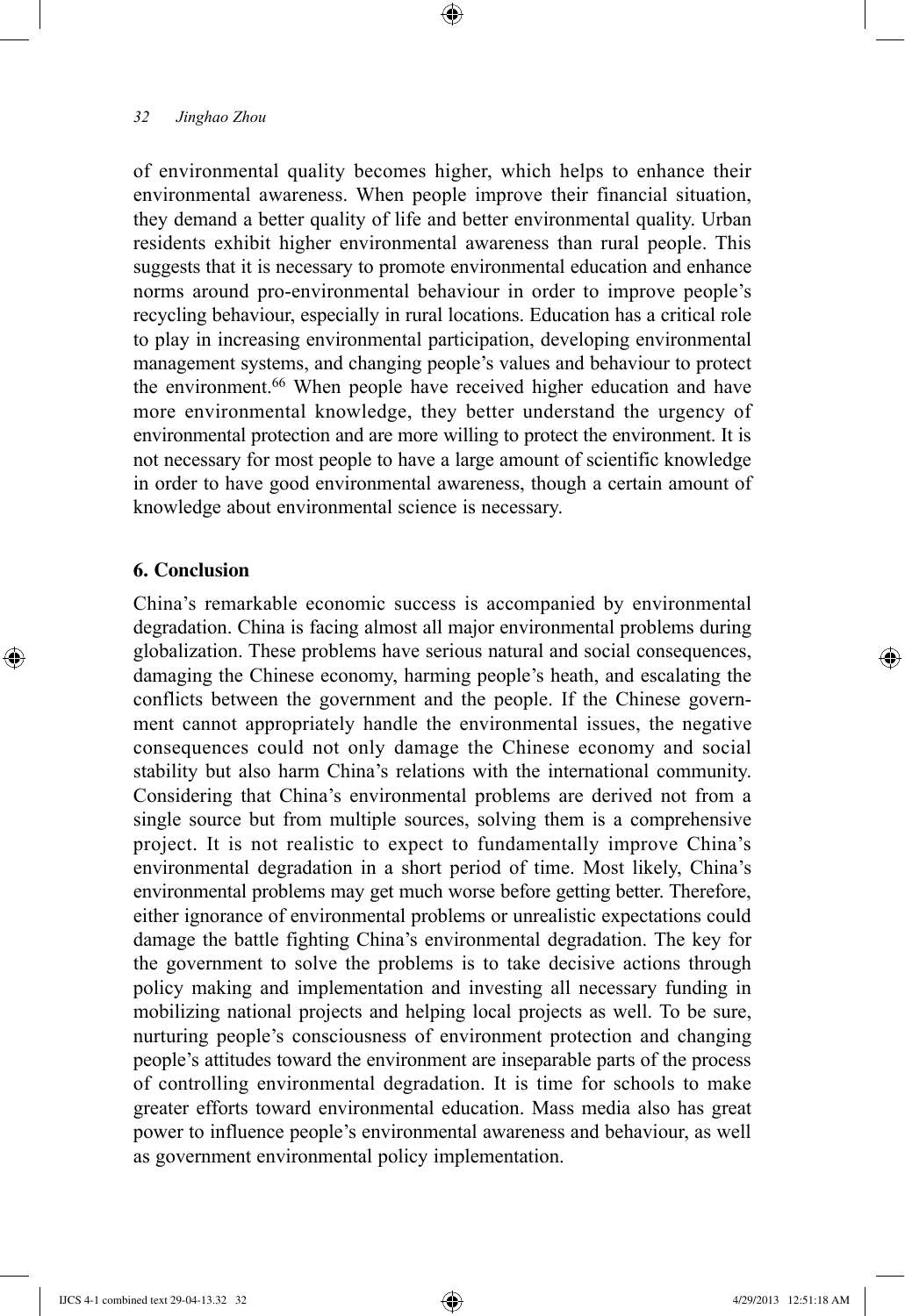#### **Notes**

⊕

Dr Jinghao Zhou 周景顥 is an Associate Professor at Hobart and William Smith Colleges in Geneva, New York. He is the author of three books: *China's Peaceful Rise in a Global Context: A Domestic Aspect of China's Road Map to Democratization* (Lexington Books, 2010, paperback edition, 2012), *Remaking China's Public Philosophy and Chinese Women's Liberation: The Volatile Mixing of Confucianism, Marxism, and Feminism* (Edwin Mellen Press, 2006), *Remaking China's Public Philosophy for the Twenty-first Century* (Praeger Publishers, 2003). His thirty plus articles in English appear in various journals and newspapers, such as *The Journal of Comparative Asian Development*, *American Journal of Chinese Studies*, *Journal of China: An International Journal*, *Asian Mission*, *Asian Perspective*, *Journal of International Women's Studies*, *Journal of Religion and Society*, *In the National Interests*, *Journal of Church and State*, *International Journal of China Studies*, *China Review International* and *Asia Times*. He has also published more than forty articles in Chinese journals and newspapers. <*Email: zhou@hws.edu*>

⊕

- 1. Yale Center for Environmental Law and Policy and Center for International Earth Science Information Network at Columbia University, "2010 Environmental Performance Index". <*http://epi.yale.edu*>
- 2. Simona Alba Grano, "China's Environmental Crisis: Why Should We Care?", Working Paper, No. 28, Centre for East and South-East Asian Studies, Lund University, Sweden. <*http://www.ace.lu.se/images/Syd\_och\_sydostasienstudier/ working\_papers/albagrano\_final.pdf*>
- 3. "China tells US Embassy to Stop Reporting Beijing Pollution", msnbcnews.com. <*http://worldnews.msnbc.msn.com/\_news/2012/06/05/12061702-china-tells-usembassy-to-stop-reporting-beijing-pollution?lite*>
- 4. Min Shao, Xiaoyan Tang, Yuanhang Zhang and Wenjun Li, "City Clusters in China: Air and Surface Water Pollution", *Frontiers in Ecology and the Environment*, Vol. 4, No. 7 (September 2006), p. 353.
- 5. Wei Liang, "Changing Climate: China's New Interest in Global Climate Change Negotiations", in Joel Jay Kassiola and Sujian Guo (eds), *China's Environmental Crisis* (New York: Palgrave Macmillan, 2010), p. 64.
- 6. Smil Vaclav, "Environmental Problems in China: Estimates of Economic Costs", *East-West Center Special Reports*, No. 5 (April, 1996), p. 3.
- 7. Jerry McBeath and Jenifer Huang McBeath, "Environmental Degradation and Food Security Policies in China", in Joel Jay Kassiola and Sujian Guo (eds), *China's Environmental Crisis: Domestic and Global Political Impacts and Responses* (New York: Palgrave Macmillan, 2010), p. 97.
- 8. Min Shao, Xiaoyan Tang, Yuanhang Zhang and Wenjun Li. "City Clusters in China: Air and Surface Water Pollution", *Frontiers in Ecology and the Environment*, Vol. 4, No. 7 (September 2006), p. 355.
- 9. Richard Louis Edmonds, "China's Environmental Problems", in Robert E. Gamer (ed.), *Understanding Contemporary China* (Boulder: Lynne Rienner Publishers, 2008), p. 274.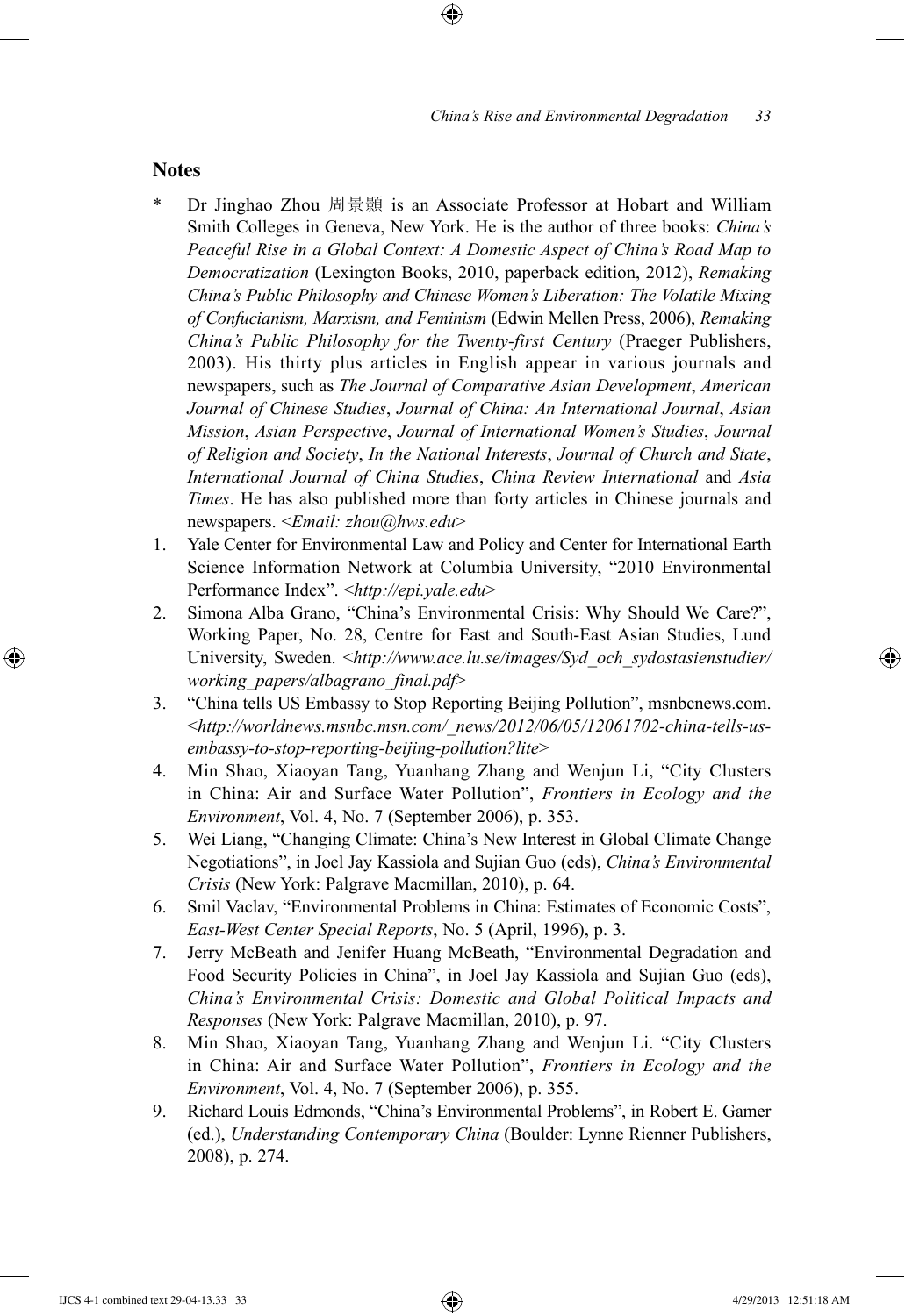- 10. Yong Chen and Wang Yiqian, "Qionghai Lake, Sichuan, China: Environmental Degradation and the Need for Multidimensional Management", *Mountain Research and Development*, Vol. 23, No. 1 (2003), p. 69.
- 11. Min Shao, Xiaoyan Tang, Yuanhang Zhang and Wenjun Li, "City Clusters in China: Air and Surface Water Pollution", *Frontiers in Ecology and the Environment*, Vol. 4, No. 7 (September 2006), p. 357.
- 12. Guangqian Yu, Dianjun Sun and Yan Zheng, "Health Effects of Exposure to Natural Arsenic in Groundwater and Coal in China: An Overview of Occurrence", *Environmental Health Prospective*, Vol. 115, No. 4 (2007), p. 636.
- 13. Wei Liang, "Changing Climate: China's New Interest in Global Climate Change Negotiations", in Joel Jay Kassiola and Sujian Guo (eds), *China's Environmental Crisis* (New York: Palgrave Macmillan, 2010), p. 64.
- 14. Associated Press, "China Risks Environmental Collapse", *Washington Post*, 12th March 2006.
- 15. Jerry McBeath and Jenifer Huang McBeath, "Environmental Degradation and Food Security Policies in China", in Joel Jay Kassiola and Sujian Guo (eds), *China's Environmental Crisis: Domestic and Global Political Impacts and Responses* (New York: Palgrave Macmillan, 2010), p. 101.
- 16. Jikun Huang and Scott Rozelle, "Environmental Stress and Grain Yields in China", *American Journal of Agricultural Economics*, Vol. 77, No. 4 (November 1995), p. 853.
- 17. Jerry McBeath and Jenifer Huang McBeath, "Environmental Degradation and Food Security Policies in China", in Joel Jay Kassiola and Sujian Guo (eds), *China's Environmental Crisis: Domestic and Global Political Impacts and Responses* (New York: Palgrave Macmillan, 2010), p. 93.
- 18. Duncan Clark, "West Blamed for Rapid Increase in China's CO2", *The Guardian*, 23rd February 2009.
- 19. Carin Zissis, "China's Environmental Crisis", *Council on Foreign Relations*, 4th August 2008 <*http://www.cfr.org/china/chinas-environmental-crisis/p12608#p1*> (accessed on 20th December 2011).
- 20. Carin Zissis, "China's Environmental Crisis", *Council on Foreign Relations*, 4th August 2008 <*http://www.cfr.org/china/chinas-environmental-crisis/p12608#p1*> (accessed on 12th December 2011).
- 21. Timothy Ka-ying Wong and Shirley Po-san Wan, "Environmental Awareness and Behavior in Hong Kong: A Decade of Development". <*http://web.thu.edu. tw/g96540022/www/taspaa/essay/pdf/environment.pdf*>
- 22. Jim Zhang and Kirk R. Smith, "Household Air Pollution from Coal and Biomass Fuels in China: Measurements, Health Impacts, and Interventions", *Environmental Health Perspectives*, Vol. 115, No. 6 (June 2007), p. 848.
- 23. *Ibid*., p. 850.

⊕

- 24. Nathan Nankivell , "China's Pollution and the Threat to Domestic and Regional Stability", *Asia-Pacific Journal Japanese Focus* <*http://www.japanfocus.org/- Nathan-Nankivell/1799*> (accessed on 12th December 2011)
- 25. Wei Liang, "Changing Climate: China's New Interest in Global Climate Change Negotiations", in Joel Jay Kassiola and Sujian Guo (eds), *China's Environmental Crisis* (New York: Palgrave Macmillan, 2010), p. 64.

*<sup>34</sup> Jinghao Zhou*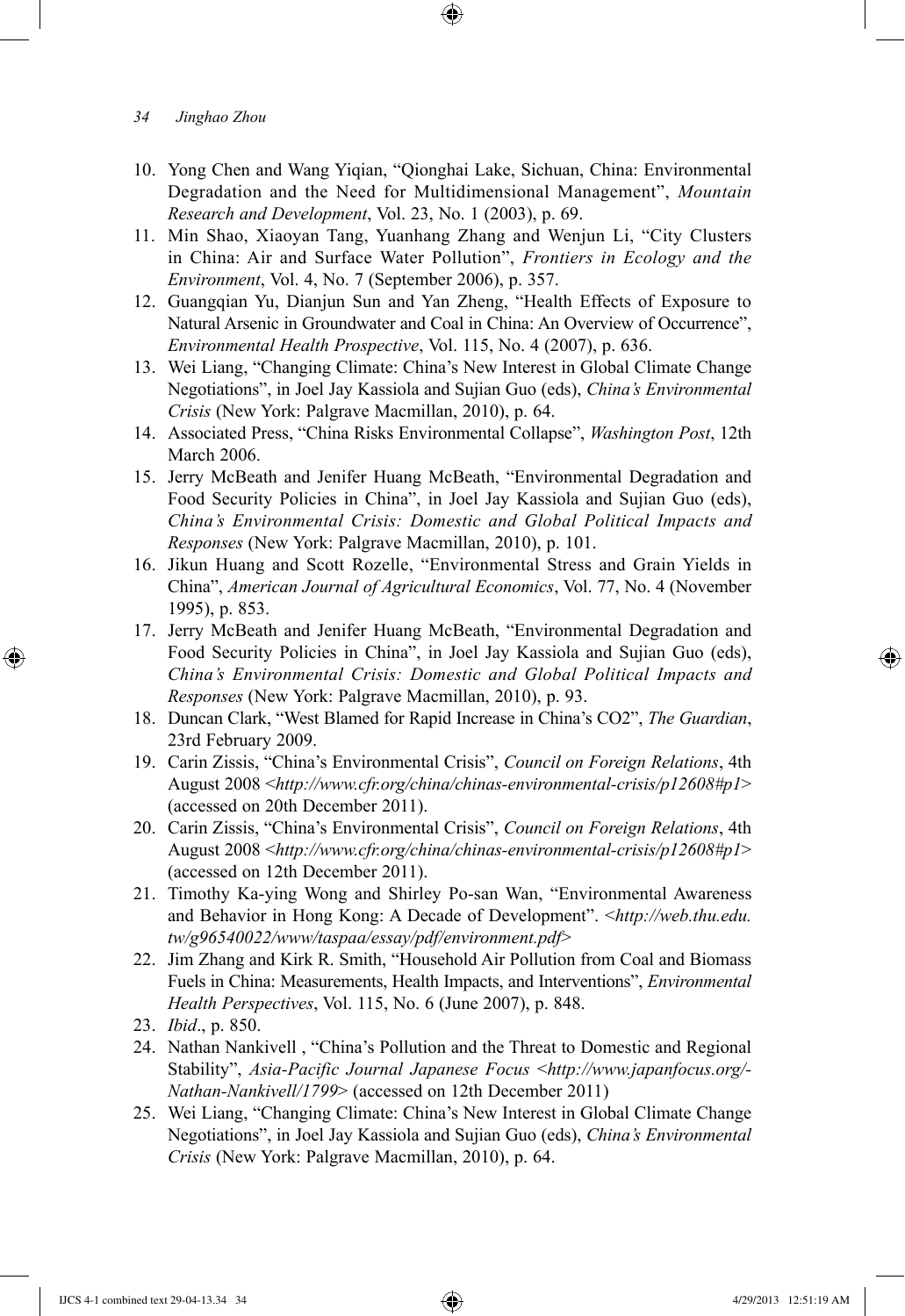26. H. Keith Florig, "China's Air Pollution Risks", *Environmental Science & Technology*, Vol. 31, No. 6 (1997), p. 274A.

⊕

- 27. Kevin Holden, "Chinese Air Pollution Deadliest in the World", *National Geographic News*, 9th July 2007.
- 28. Murray Scot Tanner, "China Rethinks Unrest", *Washington Quarterly*, Vol. 27, No. 3 (2004), p. 138.
- 29. Thomas Lum, "Social Unrest in China", Congressional Research Service, The Library of Congress, CRS Report for Congress, 8th May 2006.
- 30. Jane Macartney, "China Fears Year of Conflict as Millions Struggle To Find Jobs", *Times Online*, 7th January 2009.
- 31. "Obama Makes Climate Change a National Priority", *America.gov*, 27th January 2009 <*http://www.america.gov/st/energy-english/2009/January/ 20090127161856lcnirellep9.743899e-02.html*> (accessed on 12th December 2011).
- 32. Tania Branigan, "China Pays High Environmental and Social Price for Reliance on Coal Pollution", *The Guardian*, 27th October 2008.
- 33. "China Announces Targets on Carbon Emission Cuts", *www.Chinaview.cn*, 26th November 2009 <*http://www.xinhuanet.com/english/*> (accessed on 27th November 2009).
- 34. Xibing Huang, Dingtao Zhao, Colin G. Brown, Yanrui W and Scott A. Waldron, "Environmental Issues and Policy Priorities in China: A Content Analysis of Government Documents", *China: An International Journal*, Vol. 8, No. 2 (September 2010), p. 220.
- 35. Wei Liang, "Changing Climate: China's New Interest in Global Climate Change Negotiations", in Joel Jay Kassiola and Sujian Guo (eds), *China's Environmental Crisis* (New York: Palgrave Macmillan, 2010), p. 72.
- 36. Yong Chen and Wang Yiqian, "Qionghai Lake, Sichuan, China: Environmental Degradation and the Need for Multidimensional Management", *Mountain Research and Development*, Vol. 23, No. 1 (2003), p. 65.
- 37. Timothy Ka-ying Wong and Shirley Po-san Wan, "Environmental Awareness and Behavior in Hong Kong: A Decade of Development". <*http://web.thu.edu. tw/g96540022/www/taspaa/essay/pdf/environment*>
- 38. Min Shao, Xiaoyan Tang, Yuanhang Zhang and Wenjun Li, "City Clusters in China: Air and Surface Water Pollution", *Frontiers in Ecology and the Environment*, Vol. 4, No. 7 (September 2006), p. 355.
- 39. Jerry McBeath and Jenifer Huang McBeath, "Environmental Degradation and Food Security Policies in China", in Joel Jay Kassiola and Sujian Guo (eds), *China's Environmental Crisis: Domestic and Global Political Impacts and Responses* (New York: Palgrave Macmillan, 2010), p. 96.
- 40. Richard Louis Edmonds, "China's Environmental Problems", in Robert E. Gamer (ed.), *Understanding Contemporary China* (Boulder: Lynne Rienner Publishers, 2008), p. 271.
- 41. Jerry McBeath and Jenifer Huang McBeath, "Environmental Degradation and Food Security Policies in China", in Joel Jay Kassiola and Sujian Guo (eds), *China's Environmental Crisis: Domestic and Global Political Impacts and Responses* (New York: Palgrave Macmillan, 2010), p. 89.

⊕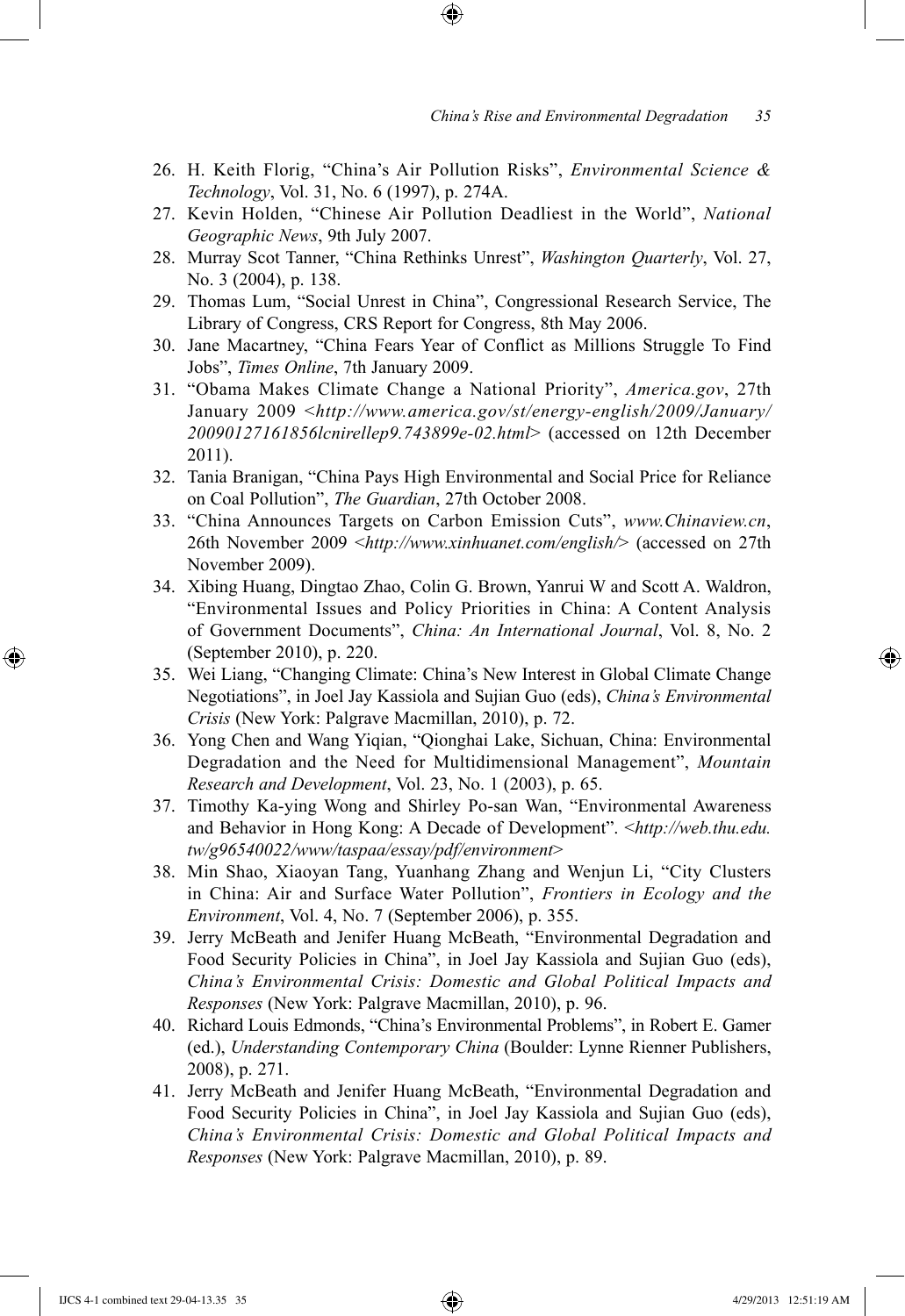42. Artur Victoria, "Environment and Human Behavior". <*http://ezinearticles. com/?Environment-and-Human-Behavior&id=2536742*>

⊕

- 43. "China's Urban Population Surges to 665.57 Million", *Xinhuanet.com* <*http:// news.xinhuanet.com/english2010/china/2011-04/28/c\_13849936.htm*> (accessed on 12th December 2011).
- 44. Elizabeth Economy, "The Great Leap Backward?: The Costs of China's Environmental Crisis", *Foreign Affairs*, Vol. 86, No. 5 (September 2007), p. 38.
- 45. Jim Yardley, "China Announces More Pollution Controls", *The New York Times*, 1st August 2008.
- 46. Xiaoliu Yan and Jinwu Pang, "Implementing China's 'Water Agenda 21'", *Frontiers in Ecology and the Environment*, Vol. 4, No. 7 (2006), p. 362.
- 47. Jerry McBeath and Jenifer Huang McBeath, "Environmental Degradation and Food Security Policies in China", in Joel Jay Kassiola and Sujian Guo (eds), *China's Environmental Crisis: Domestic and Global Political Impacts and Responses* (New York: Palgrave Macmillan, 2010), p. 90.
- 48. Eileen B. Claussen, "US Foreign Policy and the Environment: Engagement for the Next Century", *SAIS Review*, Vol. 17, No. 1 (1997), p. 93.
- 49. Hong Jiang, "Desertification in China: Problems with Policies and Perceptions", in Joel Jay Kassiola and Sujian Guo (eds), *China's Environmental Crisis* (New York: Palgrave Macmillan, 2010), p. 26.
- 50. Timothy Ka-ying Wong and Shirley Po-san Wan, "Environmental Awareness and Behavior in Hong Kong: A Decade of Development". <*http://web.thu.edu. tw/g96540022/www/taspaa/essay/pdf/environment*>
- 51. Aiman Siddiqui, "Human Behavior and Environmental Degradation". <*http:// www.ecoinsee.org/6bconf/Theme%20E/E.3.4%20Aiman.pdf*>
- 52. Chandran Nair, *Consumptionomics: Asia's Role in Reshaping Capitalism and Saving the Planet* (New York: Wiley, 2011).
- 53. Chandran Nair, *Consumptionomics: Asia's Role in Reshaping Capitalism and Saving the Planet* (New York: Wiley, 2011).
- 54. Xiaolin Xi and Lihong Fan, "Public Environment Awareness in China: An Analysis of the Results of Public Surveys". <*http://www.andrew.cmu.edu/user/ kf0f/Envir\_Awareness\_Report.pdf*>
- 55. Xiaolin Xi and Lihong Fan, "Public Environment Awareness in China: An Analysis of the Results of Public Surveys". <*http://www.andrew.cmu.edu/user/ kf0f/Envir\_Awareness\_Report.pdf*>
- 56. Timothy Ka-ying Wong and Shirley Po-san Wan, "Environmental Awareness and Behavior in Hong Kong: A Decade of Development". <*http://web.thu.edu. tw/g96540022/www/taspaa/essay/pdf/environment.pdf*>
- 57. "Hu Jintao's Speech on Climate Change", *New York Times*, 22nd September 2009.
- 58. Xiaolin Xi and Lihong Fan, "Public Environment Awareness in China: An Analysis of the Results of Public Surveys". <*http://www.andrew.cmu.edu/user/ kf0f/Envir\_Awareness\_Report.pdf*>
- 59. Abigail R Jahiel, "The Contradictory Impact of Reform on Environmental Protection in China", *The China Quarterly*, Vol. 149 (1997), p. 81.

IJCS 4-1 combined text 29-04-13.36 36 4/29/2013 12:51:19 AM

⊕

↔

*<sup>36</sup> Jinghao Zhou*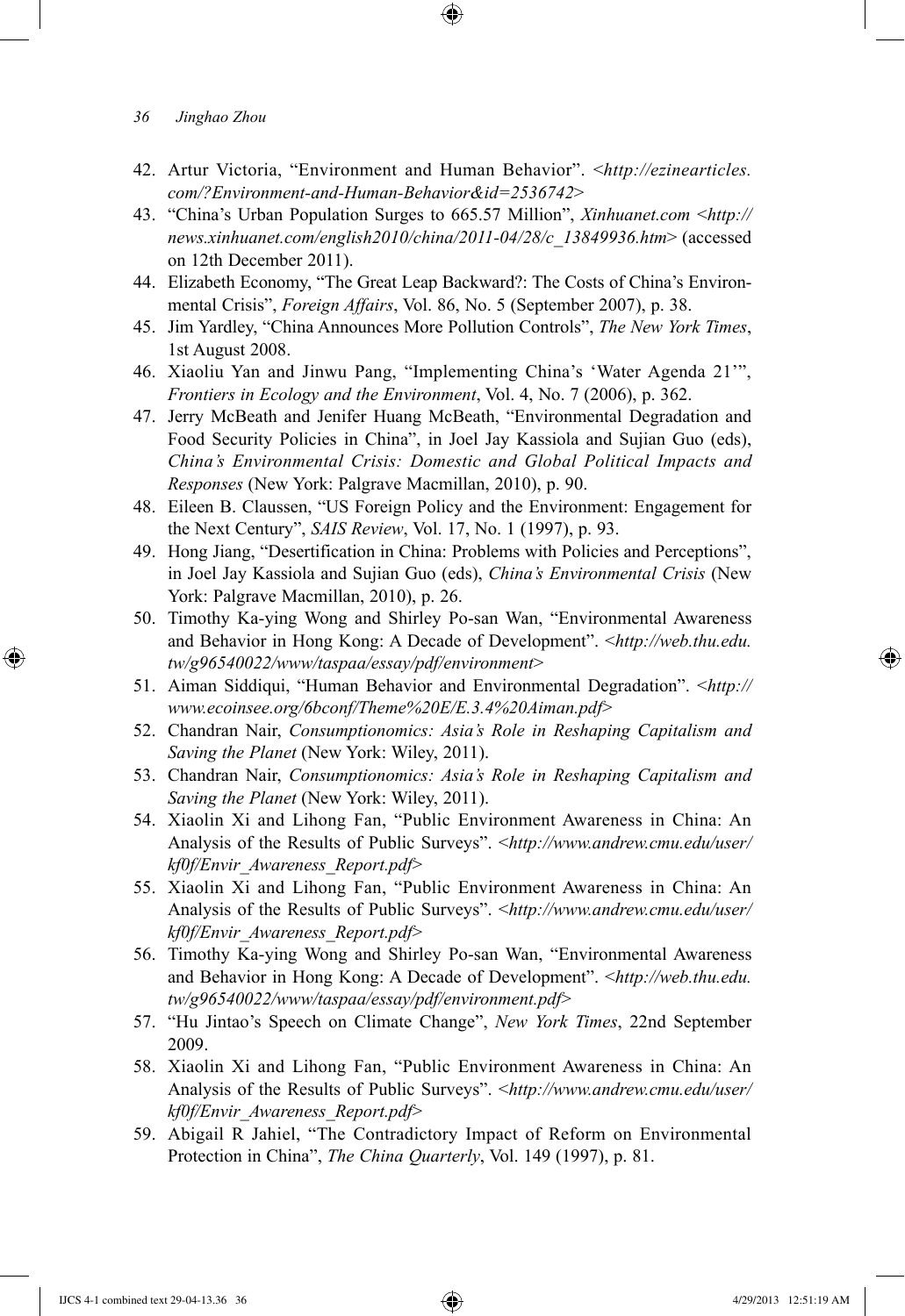60. Yong Geng, "Developing the circular economy in China: Challenges and Opportunities for Achieving 'Leapfrog Development'", *International Journal of Sustainable Development & World Ecology*, Vol. 15 (2008), p. 235.

↔

- 61. Mei Chengrui and Harold E. Dregne, "Silt and the Future Development of China's Yellow River", *The Geographical Journal*, Vol. 167, No. 1 (March 2001), p. 7.
- 62. Justin Zackey, "Peasant Perspectives on Deforestation in Southwest China: Social Discontent and Environmental Mismanagement", *Mountain Research and Development*, Vol. 27, No. 2 (May 2007), p. 153.
- 63. Jones R.E. Dunlap, "The Social Bases of Environmental Concern: Have they Change over Time?", *Rural Sociology*, Vol. 57 (1992), pp. 28-47.
- 64. Shichao Li, "Recycling Behavior Under China's Social and Economic Transition: The Case of Metropolitan Wuhan", *Environment and Behavior*, Vol. 35, No. 6 (2003), p. 794.
- 65. Zhongjun Tang, "Determining Socio-Psychological Drivers for Rural Household Recycling Behavior in Developing Countries: A Case Study from Wugan, Hunan, China", *Environment and Behavior*, Vol. 43, No. 6 (2011), p. 865.
- 66. Artur Victoria, "Environment and Human Behavior". <*http://ezinearticles. com/?Environment-and-Human-Behavior&id=2536742*>

#### **References**

⊕

- Abigail, Jahiel (1997), "The Contradictory Impact of Reform on Environmental Protection in China", *The China Quarterly*, Vol.. 149.
- Associated Press (2006), "China Risks Environmental Collapse", *Washington Post*, 12th March.
- Branigan, Tania (2008), "China Pays High Environmental and Social Price for Reliance on Coal Pollution", *The Guardian*, 27th October.
- Chen, Yong and Wang Yiqian (2003), "Qionghai Lake, Sichuan, China: Environmental Degradation and the Need for Multidimensional Management", *Mountain Research and Development*, Vol. 23, No. 1.
- "China Tells US Embassy to Stop Reporting Beijing Pollution", *msnbcnews.com*  <*http://worldnews.msnbc.msn.com/\_news/2012/06/05/12061702-china-tells-usembassy- to-stop-reporting-beijing-pollution?lite*>
- "China's Urban Population Surges to 665.57 Million", *Xinhuanet.com* <*http://news. xinhuanet.com/english2010/china/2011-04/28/c\_13849936.htm*>
- Clark, Duncan (2009), "West Blamed for Rapid Increase in China's CO<sub>2</sub>", *The Guardian*, 23rd February.
- Claussen, Eileen B. ( 1997), "US Foreign Policy and the Environment: Engagement for the Next Century", *SAIS Review*, Vol. 17, No. 1.
- Dunlap, Jones R.E. Dunlap (1992), "The Social Bases of Environmental Concern: Have They Change over Time?", *Rural Sociology*, Vol. 57.
- Economy, Elizabeth (2007), "The Great Leap Backward?: The Costs of China's Environmental Crisis", *Foreign Affairs*, Vol. 86, No. 5.
- Edmonds, Richard Louis (2008), "China's Environmental Problems", in Robert E. Gamer (ed.), *Understanding Contemporary China*, Boulder: Lynne Rienner Publishers.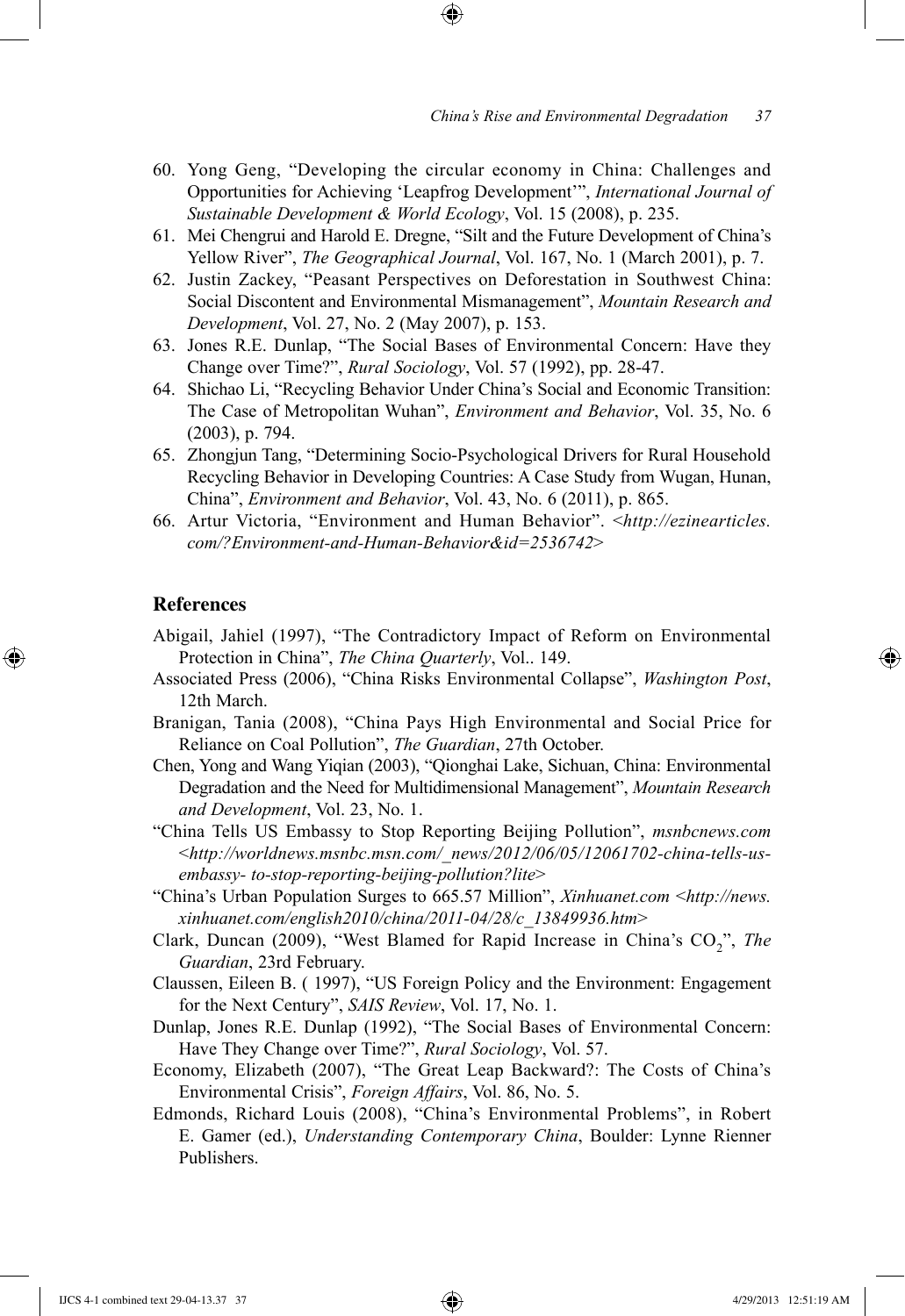*38 Jinghao Zhou* 

- Florig, H. Keith (1997), "China's Air Pollution Risks", *Environmental Science & Technology*, Vol. 31, No. 6.
- Geng, Yong (2008), "Developing the Circular Economy in China: Challenges and Opportunities for Achieving 'Leapfrog Development'", *International Journal of sustainable Development & World Ecology*, Vol. 15.
- Grano, Simona Alba, "China's Environmental Crisis: Why Should We Care?", Working Paper, No. 28, Centre for East and South-East Asian Studies, Lund University, Sweden. <*http://www.ace.lu.se/images/Syd\_och\_sydostasienstudier/ working\_papers/albagrano\_final.pdf*>
- "Hu Jintao's Speech on Climate Change", *New York Times*, 22nd September 2009.
- Holden, Kevin (2007), "Chinese Air Pollution Deadliest in the World", *National Geographic News*, 9th July 2007.
- Huang, Jikun and Scott Rozelle (1995), "Environmental Stress and Grain Yields in China", *American Journal of Agricultural Economics*, Vol. 77, No. 4.
- Huang, Xibing, Dingtao Zhao, Colin G. Brown, Yanrui W and Scott A. Waldron (2010), "Environmental Issues and Policy Priorities in China: A Content Analysis of Government Documents", *China: An International Journal*, Vol. 8, No. 2.
- Jiang, Hong (2010), "Desertification in China: Problems with Policies and Perceptions", in Joel Jay Kassiola and Sujian Guo (eds), *China's Environmental Crisis*, New York: Palgrave Macmillan.
- Li, Shichao (2003), "Recycling Behavior under China's Social and Economic Transition: The Case of Metropolitan Wuhan", *Environment and Behavior*, Vol. 35, No. 6.
- Liang, Wei (2010), "Changing Climate: China's New Interest in Global Climate Change Negotiations", in Joel Jay Kassiola and Sujian Guo (eds), *China's Environmental Crisis*, New York: Palgrave Macmillan.
- Lum, Thomas (2006), "Social Unrest in China", Congressional Research Service, The Library of Congress, CRS Report for Congress, 8th May.
- Macartney, Jane (2009), "China Fears Year of Conflict as Millions Struggle To Find Jobs", *Times Online*, 9th January.
- Mei, Chengrui and Harold E. Dregne (2001), "Silt and the Future Development of China's Yellow River", *The Geographical Journal*, Vol. 167, No. 1.
- McBeath, Jerry and Jenifer Huang McBeath (2010), "Environmental Degradation and Food Security Policies in China", in Joel Jay Kassiola and Sujian Guo (eds), *China's Environmental Crisis: Domestic and Global Political Impacts and Responses*, New York: Palgrave Macmillan.
- Nankivell, Nathan, "China's Pollution and the Threat to Domestic and Regional Stability", *Asia-Pacific Journal Japanese Focus*. <*http://www.japanfocus.org/- Nathan-Nankivell/1799*>
- Nair, Chandran (2011), *Consumptionomics: Asia's Role in Reshaping Capitalism and Saving the Planet*, New York: Wiley.
- "Obama Makes Climate Change a National Priority", *America.gov*, 27th January 2009. <*http://www.america.gov/st/energy-english/2009/January/20090127161856 lcnirellep9.743899e-02.html*>
- Shao, Min Shao, Xiaoyan Tang, Yuanhang Zhang and Wenjun Li (2006), "City Clusters in China: Air and Surface Water Pollution", *Frontiers in Ecology and the Environment*, Vol. 4, No. 7.

IJCS 4-1 combined text 29-04-13.38 38 4/29/2013 12:51:19 AM

⊕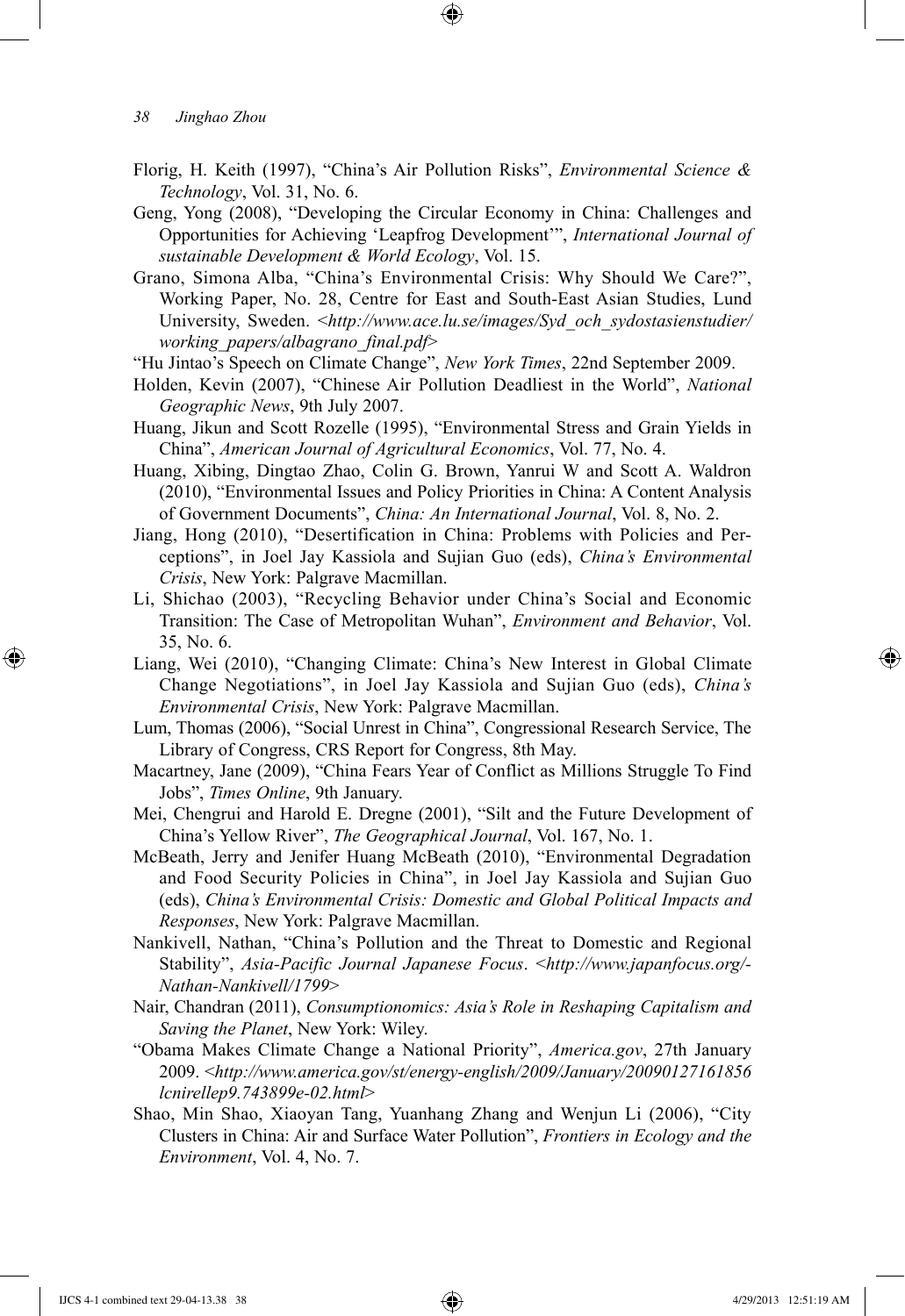Siddiqui, Aiman "Human Behavior and Environmental Degradation". <*http://www. ecoinsee.org/6bconf/Theme%20E/E.3.4%20Aiman.pdf*>

⊕

- Tang, Zhongjun (2011), "Determining Socio-Psychological Drivers for Rural Household Recycling Behavior in Developing Countries: A Case Study from Wugan, Hunan, China", *Environment and Behavior*, Vol. 43, No. 6.
- Tanner, Murray Scot (2004), "China Rethinks Unrest", *Washington Quarterly*, Vol. 27, No. 3.
- Vaclav, Smil (1996), "Environmental Problems in China: Estimates of Economic Costs," *East-West Center Special Reports*, No. 5.
- Victoria, Artur, "Environment and Human Behavior". <*http://ezinearticles.com/ ?Environment-and-Human-Behavior&id=2536742*>
- Wong, Timothy Ka-ying and Shirley Po-san Wan, "Environmental Awareness and Behavior in Hong Kong: A Decade of Development". <*http://web.thu.edu.tw/ g96540022/www/taspaa/essay/pdf/environment.pdf*>
- Xi, Xiaolin and Lihong Fan, "Public Environment Awareness in China: An Analysis of the Results of Public Surveys". <*http://www.andrew.cmu.edu/user/kf0f/Envir\_ Awareness\_Report.pdf*>
- Yardley, Jim (2008), "China Announces More Pollution Controls", *The New York Times*, 1st August.
- Yale Center for Environmental Law and Policy and Center for International Earth Science Information Network at Columbia University, "2010 Environmental Performance Index". <*http://epi.yale.edu*>
- Yu, Guangqian, Dianjun Sun, and Yan Zheng (2007), "Health Effects of Exposure to Natural Arsenic in Groundwater and Coal in China: An Overview of Occurrence", *Environmental Health Prospective*, Vol. 115, No. 4.
- Zakey, Justin (2007), "Peasant Perspectives on Deforestation in Southwest China: Social Discontent and Environmental Mismanagement", *Mountain Research and Development*, Vol. 27, No. 2.
- Zhang, Jim and Kirk R. Smith (2007), "Household Air Pollution from Coal and Biomass Fuels in China: Measurements, Health Impacts, and Interventions", *Environmental Health Perspectives*, Vol. 115, No. 6.
- Zissis, Carin (2008), "China's Environmental Crisis," Council on Foreign Relations, 4th August. <*http://www.cfr.org/china/chinas-environmental-crisis/p12608#p1*>

⊕